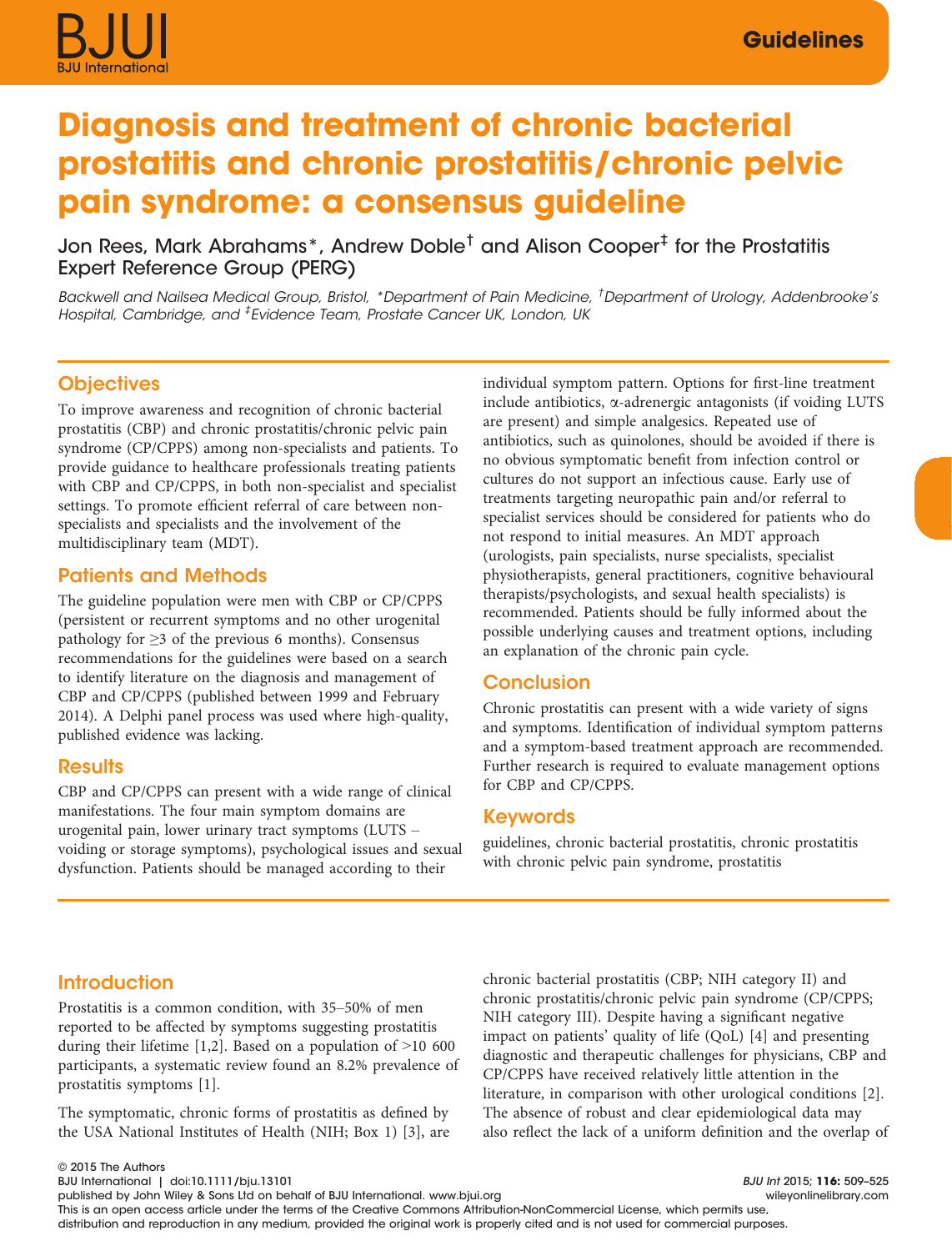| NIH classification                                                 | Definition                                                              |
|--------------------------------------------------------------------|-------------------------------------------------------------------------|
| I: Acute bacterial prostatitis                                     | Acute infection of the prostate gland                                   |
| II: Chronic bacterial prostatitis (CBP)                            | Chronic or recurrent infection of the<br>prostate                       |
| III: Chronic prostatitis/chronic<br>pelvic pain syndrome (CP/CPPS) | No demonstrated infection                                               |
| IIIa: Inflammatory CPPS*                                           | White blood cells in semen and/or EPS<br>or VB3 after prostatic massage |
| IIIb: Non-inflammatory CPPS*                                       | No white cells in semen/EPS/VB3                                         |
| IV: Asymptomatic inflammatory                                      | No subjective symptoms detected                                         |
| prostatitis                                                        | Inflammation shown either by                                            |
|                                                                    | prostate biopsy or the presence of                                      |
|                                                                    | white cells in EPS/semen during                                         |
|                                                                    | evaluation for infertility or other                                     |
|                                                                    | disorders                                                               |

**Box 1** NIH classification and definition of the categories of 'prostatitis'  $\overline{[3]}$ 

voided bladder urine. \*During CP/CPPS, it is possible for patients to switch between the two subcategories (IIIa and IIIb), but this has little effect on subsequent clinical management.

symptoms with other conditions, such as benign prostatic enlargement (BPE) and prostate cancer.

# Guideline and Objectives

A Prostatitis Expert Reference Group (PERG) was convened by Prostate Cancer UK, to develop consensus guidelines to improve the diagnosis and management of CBP and CP/ CPPS. The main objectives of the guidelines were to:

- Provide guidance to healthcare professionals treating patients with CBP and CP/CPPS, both in non-specialist and specialist settings.
- Improve awareness and recognition of these conditions among non-specialists and patients.
- Promote efficient referral of care between non-specialists and specialists and the involvement of the multidisciplinary team (MDT).

# **Methods**

### PERG

PERG members (Appendix S1) were invited from a network of clinical experts in the urology field across a broad range of disciplines, including primary care, urology (medical and nurse specialists), pain medicine, physiotherapy and psychology, as well as patient representatives. Also included were a technical team from Prostate Cancer UK and Hayward Medical Communications, with a background in communication, policy development and evidence research. The PERG met several times during the guideline development process, to discuss objectives and scope of the guidelines, assess the literature review outcomes and formulate the guidelines.

Table 1 Levels of evidence. Modified from OCEBM Levels of Evidence Working Group [5].

| <b>Source of evidence</b>                                                                                          |  |  |  |  |
|--------------------------------------------------------------------------------------------------------------------|--|--|--|--|
| Meta-analysis of randomised trials                                                                                 |  |  |  |  |
| At least one well-designed randomised controlled study                                                             |  |  |  |  |
| Non-randomised control cohort or follow-up study                                                                   |  |  |  |  |
| Case series, case-control studies, or historically controlled studies                                              |  |  |  |  |
| Mechanism-based reasoning, expert committee reports or opinions<br>or clinical experience of respected authorities |  |  |  |  |
|                                                                                                                    |  |  |  |  |

### Literature Search

A search was conducted to identify literature on the diagnosis and management of CBP and CP/CPPS published between 1999 and 7 February 2014. The primary database searched was Medline (via PubMed); additional sources included the Cochrane Library and professional guideline groups, including the National Institute for Health and Care Excellence (NICE) and the European Association of Urology (EAU) (Appendix S2). For the full literature search protocol see Appendix S3. References used in the guideline were graded according to the Oxford Centre for Evidence-based Medicine (OCEBM) Levels of Evidence (Table 1) [5].

# Delphi Panel

Due to the limited number of published randomised controlled trials (RCTs) in CBP and CP/CPPS, the PERG concluded that the guideline would benefit from input from a supporting panel of experts. Thus, a web-based Delphi panel process was conducted to form consensus recommendations where high-quality, published evidence was found to be lacking. This anonymous and iterative group technique is designed to gather individual opinions from experts and transform these into a group consensus [6]. The Delphi panel comprised three questionnaire rounds via Survey Monkey (for the survey questions see Appendix S4). Where consensus (agreement of ≥70% of respondents) was not achieved, input was obtained from the PERG and supporting technical team.

# Results

The Delphi panel survey was circulated to 58 participants (GPs, urologists, pain specialists, nurse specialists, physiotherapists, cognitive behavioural specialists and sexual health specialists), of whom 35 (60%), 29 (50%) and 26 (45%) responded to the first, second and third rounds, respectively. All treatment recommendations that achieved consensus from the PERG or Delphi panel are shown below in bold type.

# Signs and Symptoms

The wide range of clinical manifestations of CBP and CP/ CPPS reflect the variety of possible underlying causes (e.g.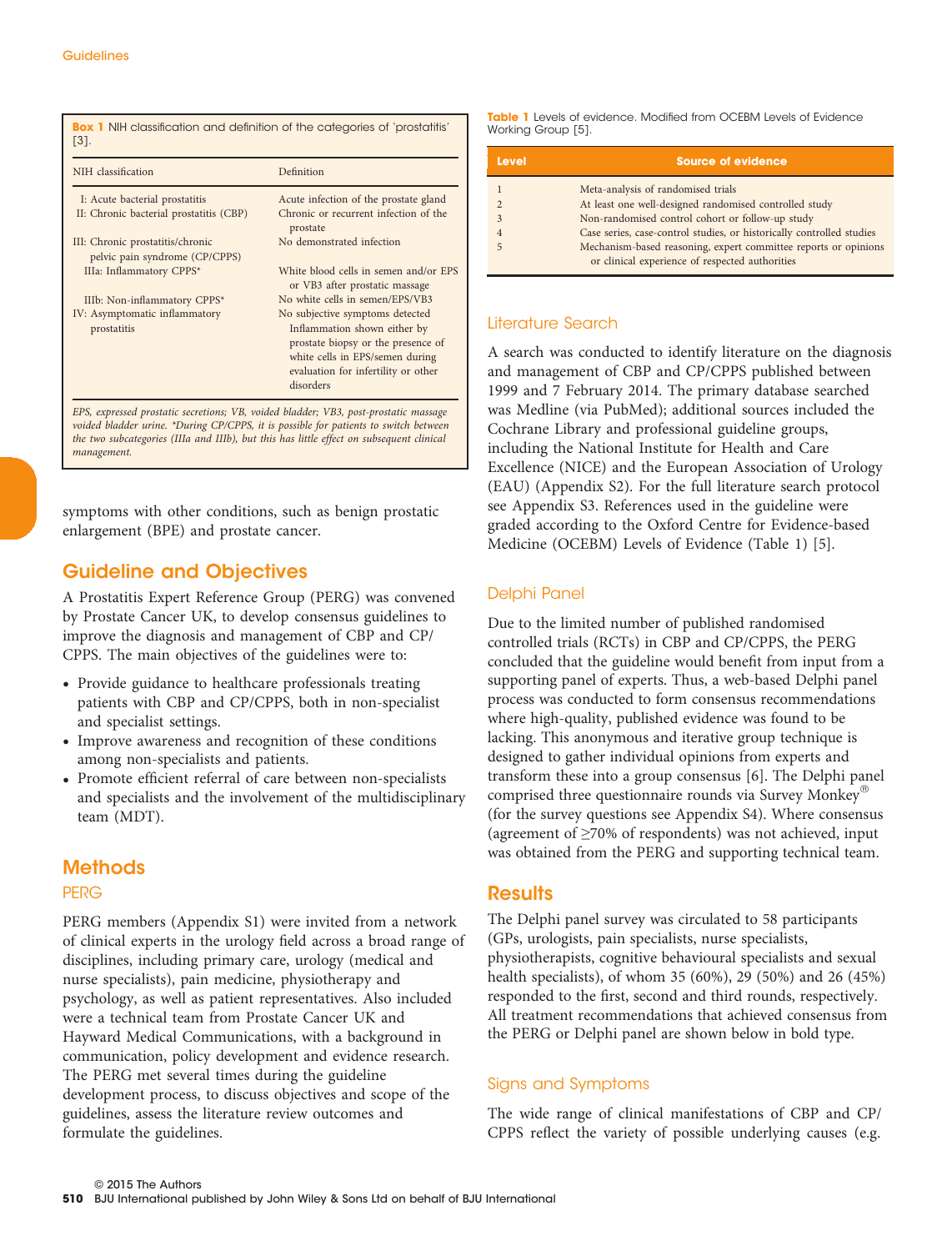#### Table 2 Signs and symptoms reported by patients with CBP and CP/CPPS.

| Pain symptoms [9-14]<br>Pain or discomfort in one or multiple urogenital regions<br>including the:<br>· Perineum<br>Suprapubic region<br>$\bullet$<br>• Testicles, penis (especially penile tip pain)<br>· Lower back, abdomen<br>• Inguinal region/groin<br>$\bullet$ Rectum<br>Pain on urination, or that increases with urination<br>Pain during or after ejaculation<br>Muscle tenderness or dysfunction in abdominal/pelvic<br>regions<br>Neuropathic pain<br>Functional bowel symptoms (e.g. IBS) | Retrospective data indicate that the most prevalent localisation for pain is the perineal region<br>(63% of patients), followed by the testicular, pubic and penile areas [14]. Tests for correlations<br>between the NIH-CPSI symptom domains suggest that urogenital pain has a greater impact<br>on QoL than do urinary symptoms [14]<br>IBS has been shown to be present in 22-31% of patients with CBP or CP/CPPS [13,15] and<br>can increase the severity of pain symptoms [13,15,16]                                                                                                                                                                                                                                                                                                                                                                                                                                                                                                                                                                           |
|---------------------------------------------------------------------------------------------------------------------------------------------------------------------------------------------------------------------------------------------------------------------------------------------------------------------------------------------------------------------------------------------------------------------------------------------------------------------------------------------------------|-----------------------------------------------------------------------------------------------------------------------------------------------------------------------------------------------------------------------------------------------------------------------------------------------------------------------------------------------------------------------------------------------------------------------------------------------------------------------------------------------------------------------------------------------------------------------------------------------------------------------------------------------------------------------------------------------------------------------------------------------------------------------------------------------------------------------------------------------------------------------------------------------------------------------------------------------------------------------------------------------------------------------------------------------------------------------|
| Urinary symptoms [9,11,17-20]<br>Voiding LUTS (weak stream, straining and hesitancy)<br>Storage LUTS (urgency $\pm$ urge incontinence, increased<br>urinary frequency, nocturia and dysuria)<br>Urethral burning during, and independent of, micturition<br>Haematospermia (blood in semen)<br>Recurrent UTI (more applicable to CBP)                                                                                                                                                                   | Cohort studies report $\geq$ 1 LUTS symptom in 39–68% of patients [17,18]. There may also be an<br>association with recurrent UTIs in a minority of patients [19,21]                                                                                                                                                                                                                                                                                                                                                                                                                                                                                                                                                                                                                                                                                                                                                                                                                                                                                                  |
| Sexual dysfunction symptoms [17,22-30]<br><b>ED</b><br>Ejaculatory dysfunction (premature, delayed or pain during,<br>or after, ejaculation)<br>Decreased libido                                                                                                                                                                                                                                                                                                                                        | Findings from cohort studies ( $n = 130-1800$ ) indicate that total or partial ED is reported by<br>15–55% of patients with CP/CPPS [22,31–34], while the prevalence of overall, self-reported<br>sexual dysfunction is higher at 46–92% [22,23,31,34]. Correlation studies of sexual dysfunction<br>symptoms with NIH-CPSI scores indicate that patients with CP/CPPS with sexual dysfunction<br>have higher total and QoL scores, suggesting that sexual symptoms can contribute substantially<br>to morbidity [28,31-33,35,36]. However, in one study the presence of ED was shown not to<br>independently affect symptom severity or QoL in patients with CP/CPPS [37]                                                                                                                                                                                                                                                                                                                                                                                            |
| Psychosocial symptoms [3,18,32,33,35,36]<br>Anxiety or stress<br>Depression<br>Cognitive/behavioural consequences<br>Decreased QoL                                                                                                                                                                                                                                                                                                                                                                      | CBP and CP/CPPS can have a significant negative impact on QoL, potentially causing limitations<br>to activity [38] and the QoL of patients with CBP or CP/CPPS has been shown to be as poor<br>as that of patients with congestive heart failure or Crohn's disease [4]. Negative behavioural<br>consequences and psychosocial symptoms, such as depression and anxiety, can also have a<br>significant impact [39,40]. Small ( $n < 250$ ) case-control studies indicate that depression, anxiety<br>and panic disorder are significantly more common in men with chronic symptoms vs controls,<br>using responses to the Patient Health Questionnaire (PHQ) [41] or other psychometric<br>questionnaires (for example, the Perceived Stress Scale) [29,42,43]. Furthermore, a small<br>$(n = 61)$ cohort study suggests patients with CP/CPPS can experience pain catastrophising<br>(a negative cognitive-affective response to anticipated or actual pain) and this was linked to<br>more severe pain and QoL issues and the risk of developing chronic pain [44] |

ED, erectile dysfunction; IBS, irritable bowel syndrome; UTI, urinary tract infection.

bacterial infection, inflammation and/or neurological damage) [7,8]. Table 2 [3,4,9–44] summarises the range of potential presenting symptoms, based on evidence from the literature and PERG consensus discussions. Symptoms can fluctuate considerably over time [7,8]. The four main domains are urogenital pain, LUTS (voiding or storage symptoms), psychological issues and sexual dysfunction [45].

In order to reflect the evidence base, where some treatments are recommended for use in 'early' and/or 'late' stages of CBP and CP/ CPPS, consensus was sought regarding definitions of these stages.

### Recommendations

• Patients can be considered to be (i) in the early stages of the disease if they have experienced persistent, recurrent symptoms for  $<$ 6 months and are antibiotic-naïve, or (ii) in the later stages of the disease if they have experienced

persistent, recurrent symptoms for >6 months and are refractory to initial lines of pharmacotherapy (Level 5).

### Clinical Assessment and Diagnosis

Table 3 [11,20,38,40,46–48] summarises the investigations and physical examinations that should be considered during initial clinical assessment. Differential diagnosis is important, given the significant overlap of symptoms of CBP and CP/ CPPS with those of other conditions [11,38,40]: investigations to exclude these are detailed in Table 3, with specific recommendations for Prostate Specific Antigen (PSA) testing in Box 2 [11,38,40,49].

A definitive diagnosis of CBP requires the presence of (typically recurrent) UTI and isolation of an aetiologically recognised organism from prostatic fluid or urine [38,40]. There is no 'gold standard' for a definitive diagnosis of CP/CPPS, which is typically based on patient history, symptoms and exclusion of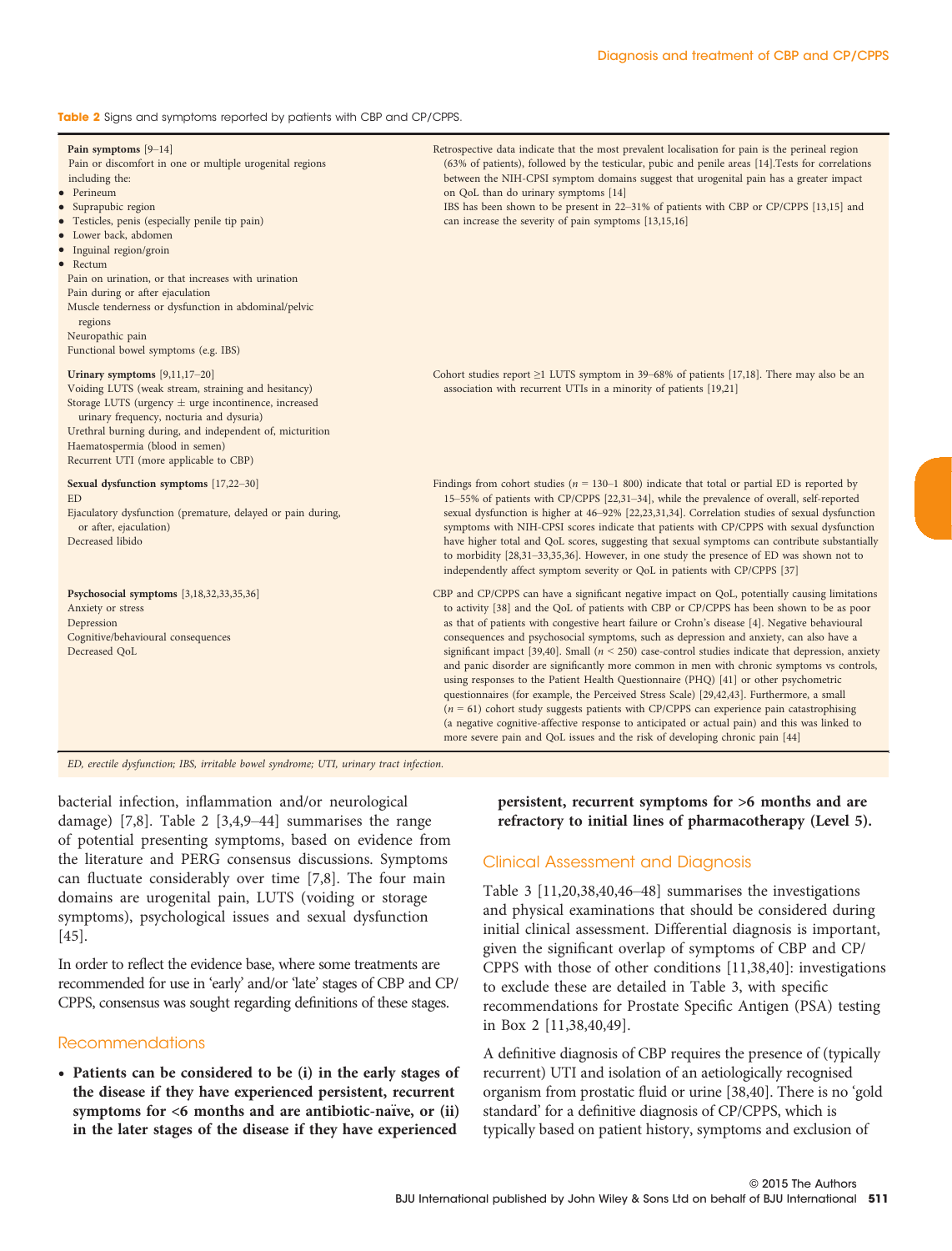Table 3 Summary of physical examinations and investigations to consider during the clinical assessment of CBP and CP/CPPS.

| <b>Examinations and investigations*</b>                                                                                                                                                                                                                                   | <b>Setting</b>        | Rating            |      |                 | <b>Comments</b>                                                                                                                                                                                                                                                                                                                                                                                                                                                                                                        |  |
|---------------------------------------------------------------------------------------------------------------------------------------------------------------------------------------------------------------------------------------------------------------------------|-----------------------|-------------------|------|-----------------|------------------------------------------------------------------------------------------------------------------------------------------------------------------------------------------------------------------------------------------------------------------------------------------------------------------------------------------------------------------------------------------------------------------------------------------------------------------------------------------------------------------------|--|
|                                                                                                                                                                                                                                                                           | <b>Non-specialist</b> | <b>Specialist</b> | Core | <b>Optional</b> |                                                                                                                                                                                                                                                                                                                                                                                                                                                                                                                        |  |
| <b>Physical examinations</b><br><b>DRE</b><br>Including assessment of external genitalia<br>and pelvic floor muscle dysfunction                                                                                                                                           | v                     |                   | ↙    |                 | The bladder may be palpable if there is urinary<br>retention; prostate may be enlarged, tender, or<br>normal. The perineum and superficial pelvic floor<br>muscles may be palpated externally and the deep                                                                                                                                                                                                                                                                                                             |  |
| Abdomen<br>To exclude other causes of abdominal pain                                                                                                                                                                                                                      | $\sqrt{ }$            |                   | مما  |                 | muscles internally, via the rectum. The quality,<br>timing, strength and endurance of the pelvic floor<br>muscles are tested, in addition to ability to fully relax<br>between contractions. Check that symptoms are not<br>being provoked by other structures                                                                                                                                                                                                                                                         |  |
| Urine dipstick and/or MSU for culture/<br>microscopy                                                                                                                                                                                                                      | $\overline{r}$        | ↙                 | V    |                 | To confirm the presence of UTI and/or haematuria<br>[11, 40]                                                                                                                                                                                                                                                                                                                                                                                                                                                           |  |
| Four-glass or two-glass test <sup>†</sup><br>VB1 - voided bladder 1<br>Represents the urethra<br>VB2 - voided bladder 2<br>Represents the bladder<br>EPS – expressed prostatic secretions<br>Represents the prostate<br>VB3 - voided bladder 3<br>Represents the prostate |                       | $\sqrt{ }$        |      | V               | To evaluate whether there is a bacterial cause, the<br>four-glass (Meares-Stamey) test is considered the<br>'gold standard' for diagnosis (or exclusion) of CBP,<br>whereby voided bladder (VB) urine (VB1, VB2 and<br>VB3) and EPS samples are taken for culture/<br>microscopy [38,46]. The two-glass test (VB2 and<br>VB3) was shown to offer similar diagnostic sensitivity<br>to the four-glass test [20], while other studies<br>advocate urethral swab plus post-prostatic<br>massage urine analysis (VB3) [47] |  |
| Tests to exclude differential diagnoses <sup>‡</sup><br>PSA testing to exclude prostate cancer<br>(refer to Box 2)                                                                                                                                                        | مما                   | مرد               | مما  |                 | Conditions to be excluded are: urogenital/urological/<br>rectal cancer; prostatic abscess; urinary tract disease<br>(e.g. cystitis, urethritis or upper UTI); urethral                                                                                                                                                                                                                                                                                                                                                 |  |
| STI screen (e.g. via NAATs)                                                                                                                                                                                                                                               | ↙                     |                   | ↙    |                 | stricture; BPE; obstructive calculus or foreign body;<br>pudendal neuralgia; epididymo-orchitis; prostate                                                                                                                                                                                                                                                                                                                                                                                                              |  |
| Uroflowmetry, retrograde urethrography<br>or cystoscopy (to exclude BOO, urethral<br>stricture or bladder neck stenosis)                                                                                                                                                  |                       |                   |      | مما             | tuberculosis; neurological disease affecting the bladder                                                                                                                                                                                                                                                                                                                                                                                                                                                               |  |
| Prostate biopsy (only if prostate cancer<br>suspected based on PSA level and/or<br>DRE results)                                                                                                                                                                           |                       | مما               |      | مما             |                                                                                                                                                                                                                                                                                                                                                                                                                                                                                                                        |  |
| TRUS (only in refractory patients in whom<br>prostatic abscess/other pathology suspected)                                                                                                                                                                                 |                       |                   |      | مما             |                                                                                                                                                                                                                                                                                                                                                                                                                                                                                                                        |  |
| Diagnostic cystoscopy (if bladder<br>cancer suspected)                                                                                                                                                                                                                    |                       |                   |      | مرا             |                                                                                                                                                                                                                                                                                                                                                                                                                                                                                                                        |  |
| Urethral swab and culture<br>(if urethritis suspected)                                                                                                                                                                                                                    |                       |                   |      | مما             |                                                                                                                                                                                                                                                                                                                                                                                                                                                                                                                        |  |
| MRI (if prostatic abscess suspected)                                                                                                                                                                                                                                      |                       |                   |      | مرا             |                                                                                                                                                                                                                                                                                                                                                                                                                                                                                                                        |  |

BOO, bladder outlet obstruction; DRE, digital rectal examination; MRI, magnetic resonance imaging; MSU, midstream urine; NAATs, nucleic acid amplification tests; STI, sexually transmitted infection; TRUS, trans-rectal ultrasound; VB, voided bladder. \*Based on information adapted from Map of Medicine. Prostatitis – Primary Care, January 2014 [11]; Map of Medicine. Prostatitis – Secondary Care, January 2014 [38]; Nickel et al. [48]; and PERG consensus. † Pursued when CBP is suspected. ‡ The investigations pursued will depend on symptom presentation and patient history. N.B. Local provider services may vary for the division of assessment options across non-specialist and specialists settings.

other causes [40]. Referral to specialist care should be considered at initial presentation if there is uncertainty regarding the possible differential diagnosis, or if severe symptoms that require immediate specialist attention are present [11].

### Tools for evaluation and monitoring

Validated symptom-scoring instruments for CBP and CP/ CPPS (Table 4) [50,51] include: the NIH Chronic Prostatitis Symptom Index (NIH-CPSI; evaluating pain, voiding and impact on QoL); the International Prostate Symptom Score (IPSS; urinary symptoms and impact on QoL); and the more recent Urinary, Psychosocial, Organ-specific, Infection, Neurological/systemic, and Tenderness (UPOINT) classification, that aims to stratify patients into specific symptom-led phenotypes [50]. The five-item version of the International Index of Erectile Function (IIEF-5) or Sexual Health Inventory for Men (SHIM) specifically evaluate ED.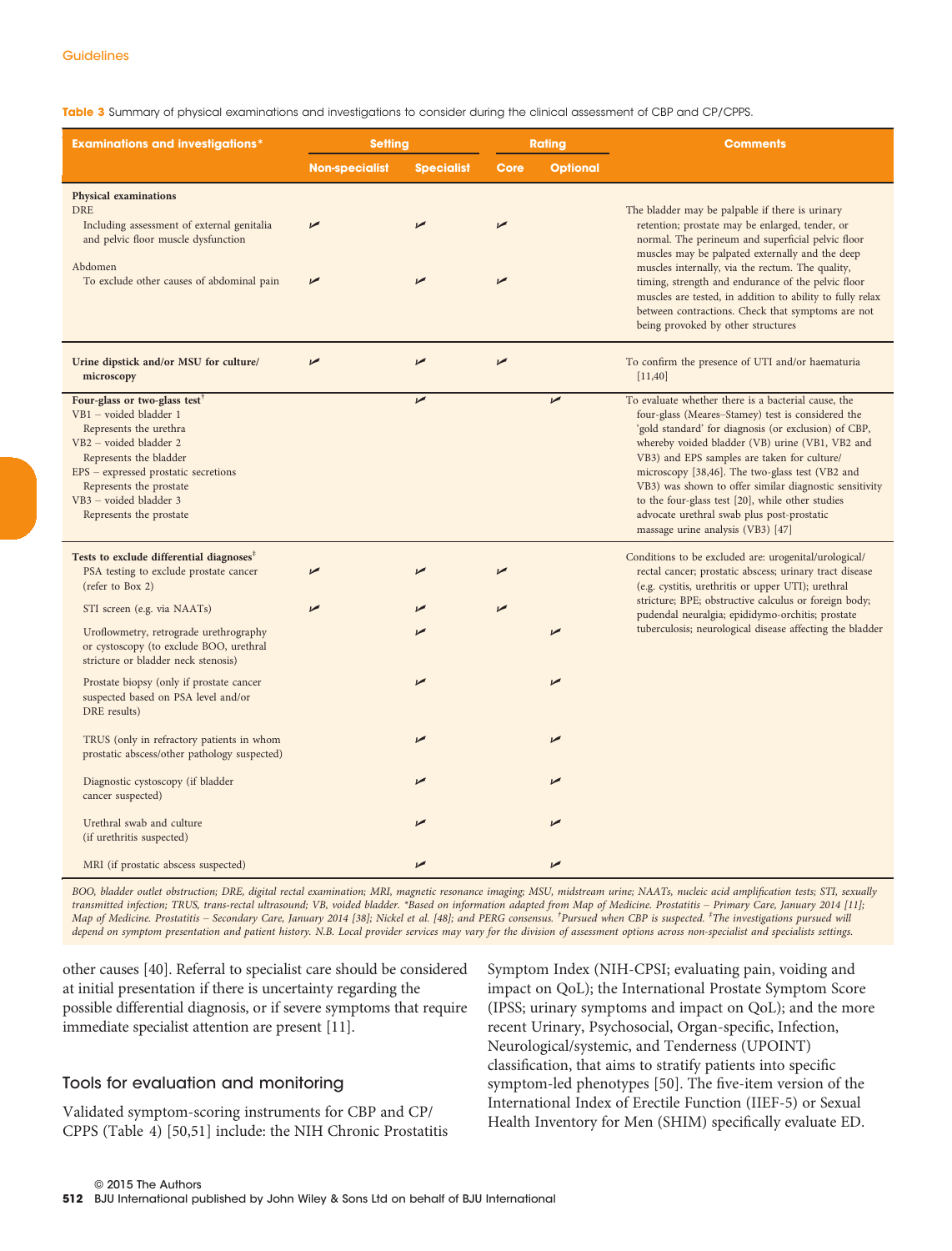Box 2 PSA testing recommendations. Adapted from information with the Prostate Cancer Risk Management Programme [49]. The Prostate Cancer UK booklet [112] provides relevant patient information for PSA testing. PSA testing should be considered to exclude prostate cancer under the following circumstances: • Abnormal prostate on DRE • Symptoms suggest BOO secondary to BPE [11,38,40] • Patient concern in relation to prostate cancer Timing: PSA testing should be postponed for: • 6 weeks after treatment for UTI 1 week after DRE • 48 hours after vigorous exercise or sexual activity • 6 weeks after prostate biopsy • 2 weeks after flu-like symptoms Age-specific threshold PSA level measurements for prostate cancer risk management: • 50–59 years:  $\geq$ 3.0 ng/mL • 60–69 years;  $\geq 4.0$  ng/mL •  $\geq 70$  years:  $\geq 5.0$  ng/mL • No age-specific ranges for men aged <sup>≥</sup>80 years • Refer to local laboratory upper limits of normal Treatment effects  $\bullet$  If assessing PSA levels in a patient receiving a 5 $\alpha$ -reductase inhibitor, note that a rapid decrease in PSA levels occurs within the first few months of treatment. After 6 months of treatment, PSA will have decreased by  $\approx$  50%, setting a new baseline – any subsequent rises from this level should be considered abnormal • PSA levels may be falsely elevated during an active phase of prostatitis. Avoid testing at these times, if possible, or interpret results with caution Interpret PSA level results with care NIH-CPSI IPSS

Caution is required with results interpretation, since PSA levels are prostate- rather than prostate cancer-specific and levels can be elevated in/by:

- Prostate enlargement
- Prostate cancer
- Infection or inflammation
- Physical causes vigorous exercise (e.g. cycling), DRE, prostate biopsy
- A normal prostate

Recommendations

• Reliable instruments, such as the NIH-CPSI, IPSS and UPOINT scales, should be considered to assess initial symptom severity, evaluate phenotypic differences and monitor patients' response to therapeutic intervention (Level 3).

# Psychosocial screening

CBP and CP/CPPS can negatively impact QoL [4] and lead to negative behavioural consequences [18,29,39,40,42]. Moreover, men reporting a previous history of sexual, physical or emotional abuse were more likely to have symptoms suggesting CP/CPPS, and previous abuse increased both the NIH-CPSI pain and urinary scores [52]. The Delphi approach was used to reach a consensus on the implementation of psychosocial screening.

Table 4 Validated questionnaires for assessment of CBP and CP/CPPS.

| <b>NIH-CPSI</b><br>(http://backinmotionpt.com/wp-content/<br>uploads/2010/03/mens_pfcpsi-.pdf)                 | Nine-item questionnaire (total<br>score 0-43) measuring:<br>• Pain (four questions evaluating<br>pain location, frequency<br>and severity, 0-21)<br>• Voiding (two questions<br>evaluating voiding and storage<br>symptoms, $0-10$ )<br>• Impact on QoL (three<br>questions, 0-12)                                                                     |
|----------------------------------------------------------------------------------------------------------------|--------------------------------------------------------------------------------------------------------------------------------------------------------------------------------------------------------------------------------------------------------------------------------------------------------------------------------------------------------|
| <b>IPSS</b><br>(http://www.urospec.com/uro/<br>Forms/ipss.pdf)                                                 | Eight-item questionnaire<br>measuring:                                                                                                                                                                                                                                                                                                                 |
|                                                                                                                | • Urinary symptoms (seven<br>questions evaluating<br>incomplete bladder emptying,<br>frequency, intermittency,<br>urgency, weak stream, straining<br>and nocturia, 0-35)<br>Impact on QoL (one question,<br>$0 - 6$ )                                                                                                                                  |
| <b>UPOINT</b> [50]                                                                                             | Aims to stratify patients into<br>specific symptom-led<br>phenotypes. Measures urinary<br>symptoms,<br>psychosocial dysfunction,<br>organ-specific findings,<br>infection, neurological/systemic<br>routes, and tenderness of<br>muscles [50] Has been used to<br>inform phenotypically directed<br>multimodal treatment in<br>CP/CPPS <sup>[51]</sup> |
| <b>IIEF-5 or SHIM</b><br>(http://surgery.arizona.edu/sites/surgery.<br>arizona.edu/files/pdf/SHIM%20score.pdf) | Five-item questionnaire for<br>screening and diagnosis of ED<br>(past 6 months of symptoms)                                                                                                                                                                                                                                                            |

### Recommendations

• Patients should be screened for psychosocial symptoms (e.g. anxiety or stress) using either the psychosocial yellow flag system and/or Patient Health Questionnaire-9 (PHQ-9) and/or Generalised Anxiety Disorder-7 (GAD-7) scales (Box 3). If a clinically relevant level of psychosocial symptoms is observed, referral to a psychosocial specialist (e.g. psychiatrist, specialist psychologist or cognitive behavioural therapist) should be considered (Level 5).

### Patient communications

It is important that the diagnosis, aetiology and management approaches are discussed with the patient; consensus gained via the Delphi approach recommends the following:

### Recommendations (all Level 5)

• At first presentation, other concerns or differential diagnoses, including urological cancers and infertility,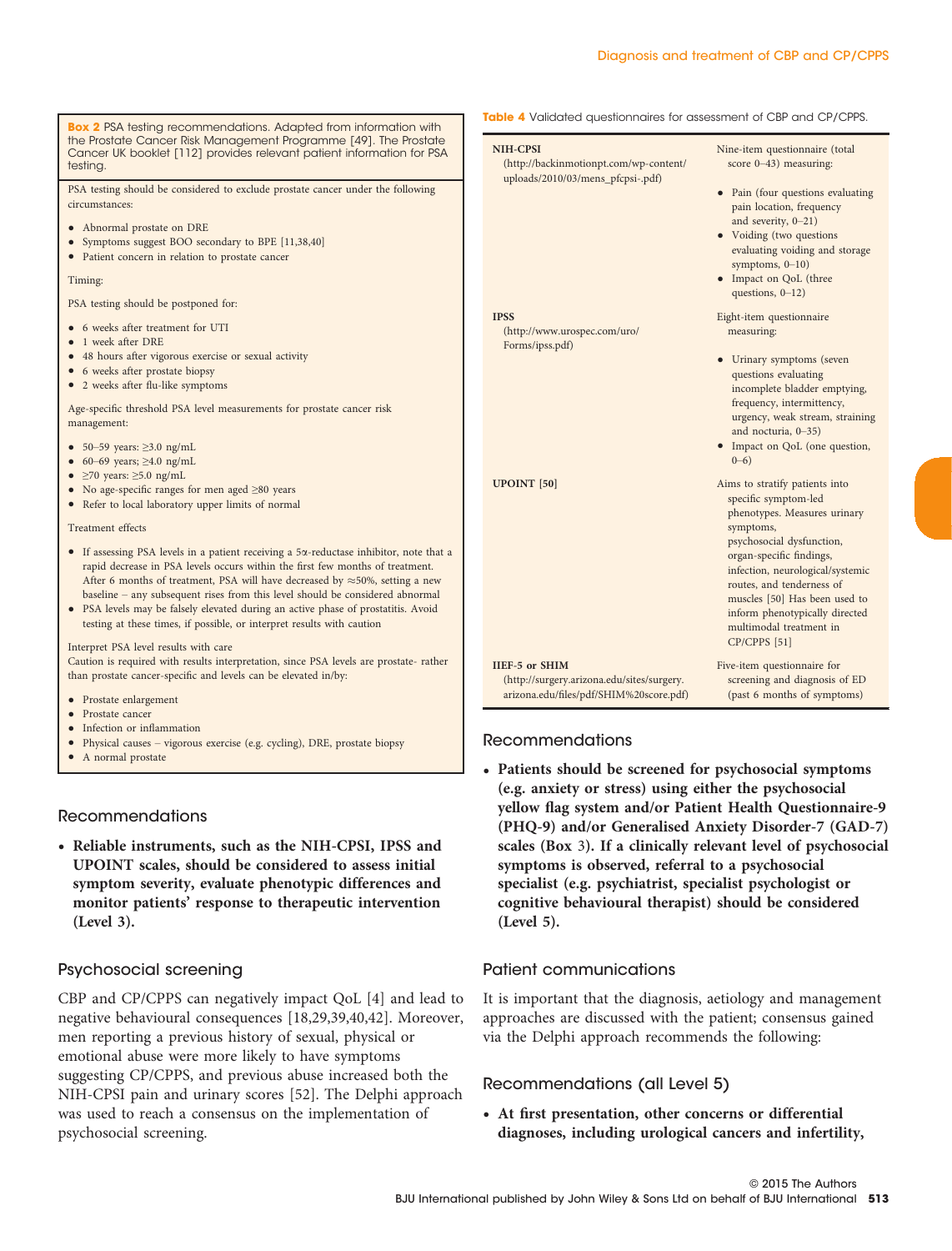|           | <b>Box 3</b> Psychosocial assessment.                                                                                                                                                                                                                                                                                                                                                          |
|-----------|------------------------------------------------------------------------------------------------------------------------------------------------------------------------------------------------------------------------------------------------------------------------------------------------------------------------------------------------------------------------------------------------|
|           | <b>Validated questionnaires</b>                                                                                                                                                                                                                                                                                                                                                                |
|           | Patient Health Questionnaire-2 (PHQ-2, http://www.commonwealthfund.org/<br>$usr\_doc/PHQ2.pdf$ – a two-item questionnaire to assess the frequency of<br>depressed mood over the past 2 weeks<br>• Patient Health Questionnaire-9 (PHQ-9, http://phqscreeners.com/pdfs/02_PHQ-9/<br>English.pdf) – a nine-item questionnaire to assess the frequency of depressed<br>mood over the past 2 weeks |
|           | • Generalised Anxiety Disorder-7 (GAD-7, http://phqscreeners.com/pdfs/03_GAD-7/<br>English.pdf) – a seven-item questionnaire to assess the severity of generalised<br>anxiety disorder over the past 2 weeks.<br>• Hospital Anxiety and Depression Scale (HADS)                                                                                                                                |
|           | Initial presentation questions                                                                                                                                                                                                                                                                                                                                                                 |
|           | Anxiety screening questions: In the last month, have you often been bothered by:                                                                                                                                                                                                                                                                                                               |
|           | • Feeling nervous, anxious or on edge?<br>• Not being able to stop or control worrying?<br>Depression screening questions: In the last month, have you often been bothered by:                                                                                                                                                                                                                 |
|           | • Feeling down, depressed or hopeless?<br>• Having little interest or pleasure in doing things?                                                                                                                                                                                                                                                                                                |
|           | Questions for treatment-refractory patients                                                                                                                                                                                                                                                                                                                                                    |
|           | Life event screening questions:                                                                                                                                                                                                                                                                                                                                                                |
| $\bullet$ | Have you recently undergone any major life events; e.g. moving house, divorce,<br>bereavement or change of job/career?                                                                                                                                                                                                                                                                         |
|           | Trauma and abuse screening questions:                                                                                                                                                                                                                                                                                                                                                          |

• When growing up, or more recently, have any relationships been difficult or have situations happened that you have found yourself uncomfortable with?

should be discussed with the patient to establish a full patient history and help inform future investigations.

- When diagnostic tests for a bacterial cause have been confirmed, the results need to be clearly communicated to the patient, who must be informed of both positive and negative results of diagnostic tests and implications for future treatment.
- Patients should be informed of the underlying causes of CBP and CP/CPPS to help improve their understanding. This may include an explanation of basic pelvic anatomy, the chronic pain cycle, and potential routes for pain (neuropathic vs nociceptive).

Reliable sources for patient information include those available through the Prostate Cancer UK website (Appendix S2).

# Treatment Strategies

Table 5 [9,22,48,53–108] summarises the results of the literature search on interventions for CBP or CP/CPPS.

# $\alpha$ -adrenergic antagonists ( $\alpha$  blockers')

Most of the placebo-controlled RCTs that evaluated a-adrenergic antagonists (tamsulosin, alfuzosin, doxazosin, terazosin and silodosin) in CBP or CP/CPPS found significant reductions in symptoms and/or improvement in QoL scores (Table 5). These findings have contributed to widespread use of these agents in these settings, although their clinical significance has been questioned [64].

### Recommendations

 $\bullet$   $\alpha$ -adrenergic antagonists may have a modest treatment effect regarding total, urinary symptom, pain and QoL scores in CBP and CP/CPPS, and should be considered as an initial treatment option (Level 1).

There is a lack of evidence to inform best practice for the use of these agents and the Delphi panel process was used to reach a consensus.

### Recommendations (Level 5)

- Treatment with  $\alpha$ -adrenergic antagonists should be considered in patients who present with significant voiding LUTS (e.g. slow urinary flow, hesitancy).
- If no relief from voiding LUTS or other symptoms of CBP or CP/CPPS is achieved within 4–6 weeks, treatment should be stopped and a different pharmacotherapy considered. Patients should be referred to specialist care if other approaches have been exhausted.
- Due to the adverse side-effect profiles of this class of drugs, consider offering uroselective  $\alpha$ -adrenergic antagonists (e.g. tamsulosin, alfuzosin and silodosin) as first-line treatment in patients with CBP and CP/CPPS who present with voiding LUTS (Level 5).

### **Antibiotics**

A wide spectrum of microbial strains may cause infection in CBP (Box 4) [9]. Despite the widespread use of antibiotics in patients with CBP and CP/CPPS, evidence to support their use in these populations is relatively weak. Ciprofloxacin, levofloxacin, azithromycin, doxycycline, and clarithromycin are reported to be effective in eradicating infection and/or improving symptoms in CBP, although there is a lack of prospective, head-to-head placebo-controlled trials to guide choice of agent (Table 5). Table 6 [9,109] summarises key features of the different antibiotic classes. The quinolones (e.g. ciprofloxacin and levofloxacin) are considered the antibiotics of choice because of their favourable pharmacokinetic properties [9].

Many patients without confirmed infection respond to antibiotic intervention, possibly reflecting an antiinflammatory or anti-neuropathic effect of the antimicrobial agent. Available evidence indicates that antibiotics can provide symptom improvement in patients with CP/CPPS (Table 5).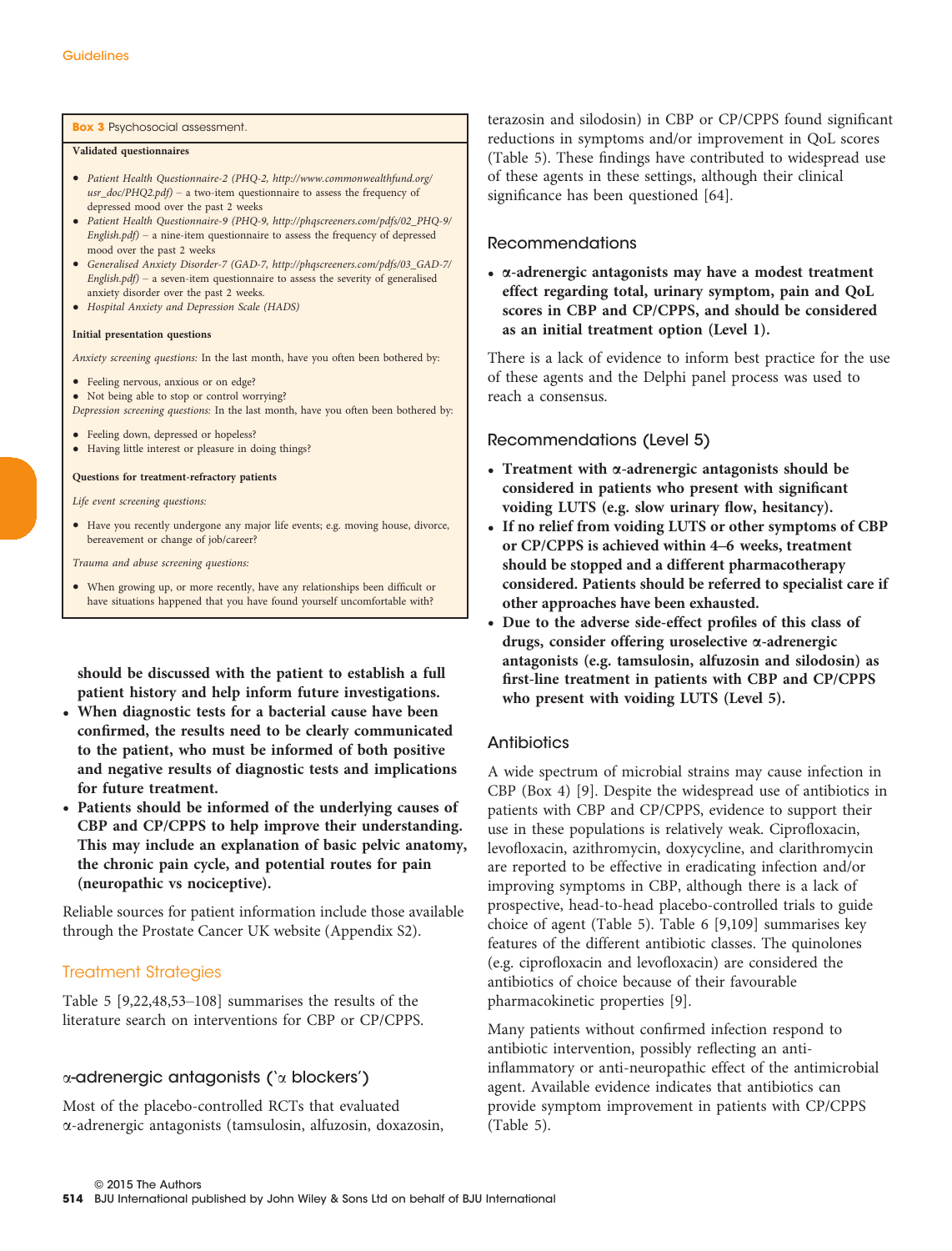#### Table 5 Interventions for CBP and CP/CPPS: results of literature search.

| $\alpha$ -adrenergic antagonists | In all, 10 placebo-controlled RCTs ( $n = 58-272$ ) were identified that evaluated $\alpha$ -adrenergic antagonists (tamsulosin<br>[53–55], alfuzosin [56,57], doxazosin [58,59], terazosin [60,61] and silodosin [62]) in CBP and CP/CPPS. Most (eight)<br>showed positive results, with significant differences vs placebo in NIH-CPSI total, urinary symptom, pain, and/or QoL<br>scores [54–57,59,60], or in scores using other validated symptom scoring tools [58,61]. However, there was heterogeneity<br>in primary endpoints, patient eligibility criteria (e.g. previous exposure to $\alpha$ -blockers) and trial duration (1.5–6 months).<br>A recent systematic review and network meta-analysis of $\alpha$ -blocker RCTs found significant differences vs placebo in<br>total, pain, voiding and QoL NIH-CPSI scores [63]. However, another recent systematic review questioned the clinical<br>significance of these reductions [64]. Notably, two of the larger, placebo-controlled trials that evaluated tamsulosin<br>$(n = 196)$ [53] and alfuzosin $(n = 272)$ [57] failed to show any significant difference in total NIH-CPSI scores, the only<br>outcome achieving statistical significance being the score for ejaculation on the Male Sexual Health Questionnaire<br>$(P = 0.04)$ in the alfuzosin trial. Possible reasons include the short treatment duration ( $\leq$ 12 weeks) and/or inclusion of<br>refractory patients with previous exposure to $\alpha$ -blockers [57]                                                                                                                                                                                                                                                                                                                                                                                                                                                                                                                                                                                                                                                                                                                                                                                                                                                                                                                                                                                                                                                                                                                                                                                                                                                                                                                                                                                                                                                                                                                                                                                                                                                                                                                                                                                                                                                                                                                                                                                                                                                                                                                                                                                                                                                                                                                                                                                                                                                                                                                                                              |
|----------------------------------|------------------------------------------------------------------------------------------------------------------------------------------------------------------------------------------------------------------------------------------------------------------------------------------------------------------------------------------------------------------------------------------------------------------------------------------------------------------------------------------------------------------------------------------------------------------------------------------------------------------------------------------------------------------------------------------------------------------------------------------------------------------------------------------------------------------------------------------------------------------------------------------------------------------------------------------------------------------------------------------------------------------------------------------------------------------------------------------------------------------------------------------------------------------------------------------------------------------------------------------------------------------------------------------------------------------------------------------------------------------------------------------------------------------------------------------------------------------------------------------------------------------------------------------------------------------------------------------------------------------------------------------------------------------------------------------------------------------------------------------------------------------------------------------------------------------------------------------------------------------------------------------------------------------------------------------------------------------------------------------------------------------------------------------------------------------------------------------------------------------------------------------------------------------------------------------------------------------------------------------------------------------------------------------------------------------------------------------------------------------------------------------------------------------------------------------------------------------------------------------------------------------------------------------------------------------------------------------------------------------------------------------------------------------------------------------------------------------------------------------------------------------------------------------------------------------------------------------------------------------------------------------------------------------------------------------------------------------------------------------------------------------------------------------------------------------------------------------------------------------------------------------------------------------------------------------------------------------------------------------------------------------------------------------------------------------------------------------------------------------------------------------------------------------------------------------------------------------------------------------------------------------------------------------------------------------------------------------------------------------------------------------------------------------------------------------------------------------------------------------------------------------------------------------------------------------------------------------------------------------------------------------------------------------------------------------------------------------------------------------------------------------------------------------------------------------------|
| Antibiotics                      | <b>CBP</b><br>Despite the widespread use of antibiotics in patients with CBP and CP/CPPS, evidence in a CBP population primarily<br>exists within RCTs or retrospective comparative trials lacking placebo control. Microbiological eradication rates were<br>40–77% for ciprofloxacin [65–67], 75% for levofloxacin [65], 80% for azithromycin [66,68,69], 77% for doxycycline [68],<br>80% for clarithromycin [69], and 62–77% for azithromycin + ciprofloxacin (depending on ciprofloxacin dose) [70].<br>Higher eradication rates (>90%) were reported with azithromycin and levofloxacin either alone, in combination or<br>sequentially, depending on the locality of infection (urethral, prostatic or both) in patients with CBP with C. trachomatis<br>infection [71]. Significant differences in symptom severity, as assessed by changes in NIH-CPSI scores, were seen<br>between baseline and the end of treatment in two trials [70,71]. Others reported improvements in clinical outcomes<br>but failed to use validated tools to report these [65–69]<br>Of the identified comparative studies in patients with CBP, one $(n = 408)$ found that levofloxacin offered advantages over<br>ciprofloxacin for bacterial eradication rates and clinical improvement [67], while another of similar size ( $n = 377$ ) and<br>design showed no significant differences between these agents [65]. Azithromycin was reported to be more effective than<br>ciprofloxacin in the treatment of C. trachomatis infections [66]. Although there is a lack of prospective, head-to-head<br>placebo-controlled trials to assess intraclass and interclass antibiotic comparisons, each class is associated with its own<br>advantages and caveats (Table 6). The quinolones, such as ciprofloxacin and levofloxacin, are considered the antibiotics<br>of choice because of their favourable pharmacokinetic properties [9]. Another antibiotic agent, fosfomycin, achieves<br>reasonable intraprostatic tissue levels and is active against extended-spectrum β-lactamase producing organisms; it can<br>be considered in patients with multiresistant Gram-negative infections, based on susceptibility results and discussion<br>with local microbiologists<br><b>CP/CPPS</b><br>Only three small-to-medium sized ( $n = 48-196$ ), adequately designed RCTs, which assessed ciprofloxacin [53], levofloxacin<br>[48], and tetracycline hydrochloride [72] vs placebo in patients with CP/CPPS, were identified. Although symptom<br>improvement was observed, the ciprofloxacin study failed to show a statistical difference in NIH-CPSI total score from<br>baseline to 6 weeks in a CP/CPPS population [53]. Similar results were observed in the levofloxacin study; while<br>symptom improvement with antibiotic treatment was seen, the results failed to achieve significance vs placebo, either at<br>end of treatment (6 weeks) or follow-up (12 weeks) vs baseline [48]. However, the average time from diagnosis of<br>CP/CPPS was 6.2 years [53] and 6.5 years [48], respectively, at study entry. Such patients may represent a treatment-<br>refractory phenotype for which antibiotic therapy may not be appropriate. Low patient numbers may also have<br>contributed to the lack of significance. More promising results were observed in a comparison of tetracycline<br>hydrochloride vs placebo, with significant differences in NIH-CPSI scores and bacterial eradication rates; however,<br>patient numbers were small ( $n = 48$ ) [72]. Recent direct meta-analyses of these trials showed that antibiotics provide<br>symptom improvement, but not at a significant level [63, 64] Evidence from small ( $n = 20-105$ ), randomised,<br>comparative trials provides mixed support for using antibiotics in CP/CPPS, with significant differences from baseline<br>in symptoms observed using levofloxacin [73], but not ciprofloxacin [74]; however, the ciprofloxacin study imposed a<br>stringent significance threshold $(P < 0.001)$ |
| Pain pharmacotherapies           | Published evidence on the use of pharmacotherapy for treatment of pain in CBP and CP/CPPS populations is scarce.<br>Only two RCTs were identified for NSAIDs, one of which evaluated rofecoxib [75] (now withdrawn from the market).<br>The second RCT evaluated celecoxib in patients with CP/CPPS, with a statistically significant decrease in NIH-CPSI<br>total ( $P < 0.015$ ), pain ( $P < 0.006$ ) and QoL ( $P < 0.032$ ) scores after 2, 4 and 6 weeks; however, the effects were limited<br>to the short duration of therapy [76]. An RCT ( $n = 50$ ) evaluated ibuprofen vs a terpenic mixture (Rowatinex <sup>®</sup> ) in<br>CP/CPPS; ibuprofen ( $n = 25$ ) was associated with a significant improvement from baseline in total, pain and QoL<br>NIH-CPSI scores after 6 weeks' treatment, but was outperformed by the terpene mixture [77]. However, the small study<br>size and lack of a placebo arm are caveats. The conclusions from two recent meta-analyses were mixed; one reported<br>that NSAIDs were 80% more likely to achieve a favourable response than placebo ( $n = 190$ , relative risk [RR]: 1.8, 95%<br>CI 1.2–2.6), based on the combination of three trials evaluating rofecoxib, celecoxib and a corticosteroid [63]. The second<br>analysis, based on only the rofecoxib and celecoxib trials, concluded that no significant differences in efficacy could be<br>ascertained for NSAIDs vs placebo [64]<br>No trials were identified that evaluated opioid analgesics in the CBP or CP/CPPS populations. For co-analgesics, only<br>one RCT was identified, which evaluated pregabalin ( $n = 218$ ) vs placebo ( $n = 106$ ) in the CP/CPPS population [78].<br>Compared with the placebo group, patients in the pregabalin arm had reductions in the NIH-CPSI total score and<br>subscores ( $P < 0.05$ ). However, pregabalin therapy for 6 weeks was not superior to placebo in the rate of a 6-point<br>decrease in the NIH-CPSI total score [78]                                                                                                                                                                                                                                                                                                                                                                                                                                                                                                                                                                                                                                                                                                                                                                                                                                                                                                                                                                                                                                                                                                                                                                                                                                                                                                                                                                                                                                                                                                                                                                                                                                                                                                                                                                                                                                                                                                                                                                                                                                                                         |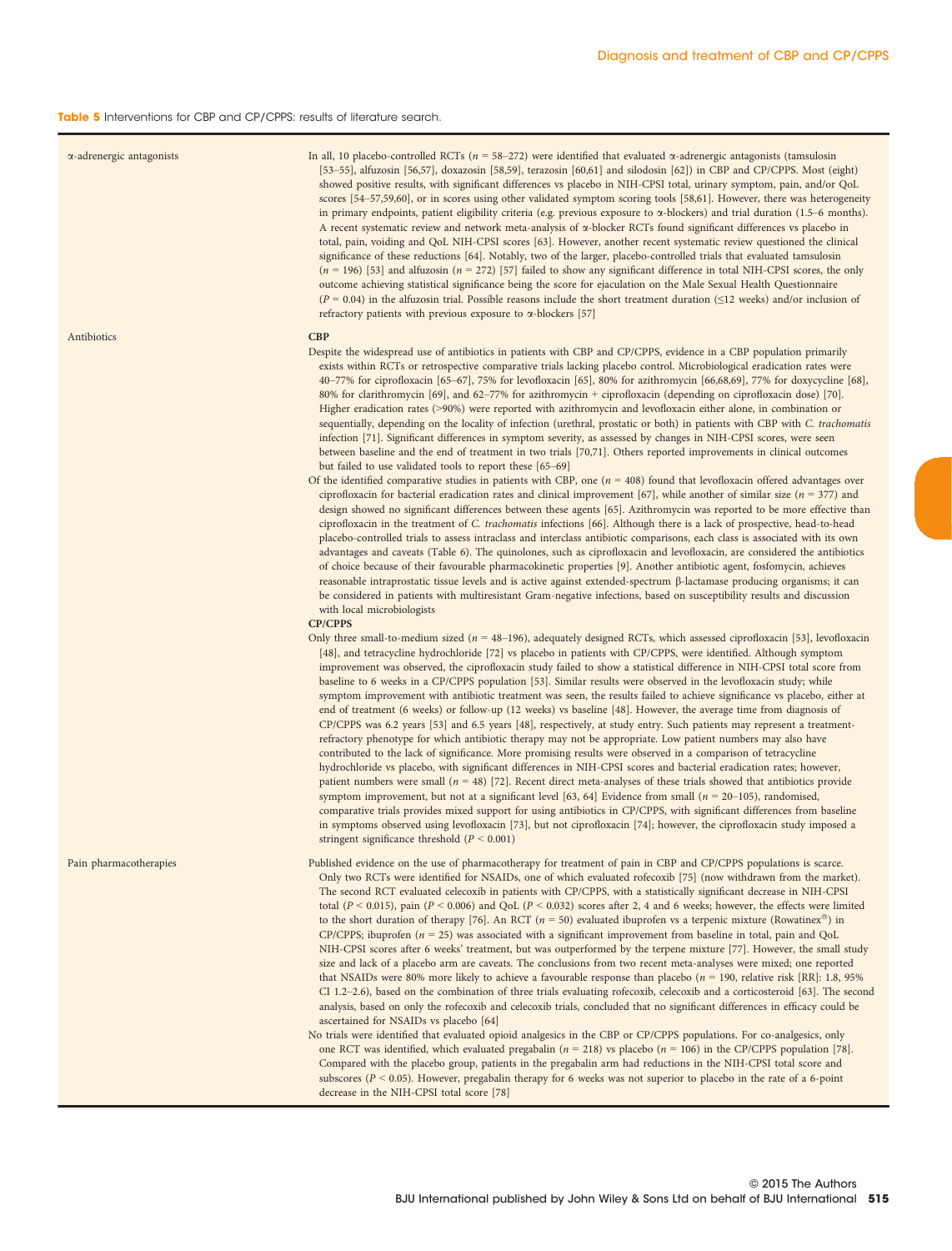### Table 5 (continued)

| $5\alpha$ -reductase inhibitors | The evidence-base for the use of 5 $\alpha$ -reductase inhibitors in CP/CPPS is limited, with only three small ( $n = 41-76$ ) RCTs<br>identified, which evaluated finasteride [79–81]. The first study reported showed that finasteride significantly reduced pain<br>and voiding symptoms vs baseline; however, no statistically significant differences vs a small and non-comparable<br>control group were seen, which was probably due to lack of power [80]. A later study, which compared finasteride with<br>Serenoa repens (saw palmetto), showed that patients treated with finasteride had a significant and durable improvement<br>(1-year trial duration) in NIH-CPSI total and pain domains, but not for urinary symptoms, when compared with<br>baseline [79]. However, the trial size ( $n = 64$ ) and lack of a placebo arm are notable caveats. A third study showed<br>better outcomes, via measurements of subjective overall assessment and NIH-CPSI scores, for finasteride vs placebo, but<br>the results were not statistically significant [81]<br>Although designed to assess whether dutasteride reduces the risk of prostate cancer in patients at increased risk (those<br>aged 50–60 years and with PSA levels of >2.5 ng/mL or those aged >60 years with PSA levels >3.0 ng/mL), the<br>REduction by DUtasteride of prostate Cancer Events (REDUCE) study prospectively examined the effect of dutasteride<br>vs placebo in men with prostatitis-like pain (defined as NIH-CPSI pain subscore $\geq$ 5) and prostatitis-like syndrome<br>(perineal or ejaculatory pain plus NIH-CPSI pain subscore ≥4) by evaluating NIH-CPSI scores at baseline and<br>throughout the study (every 6 months for 4 years) [82]. NIH-CPSI total score decreased significantly at 48 months in<br>the dutasteride group vs placebo in men with prostatitis-like pain ( $n = 678$ , $P < 0.001$ ) and with prostatitis-like<br>syndrome ( $n = 427$ , $P = 0.03$ ). In addition, there were significantly more responders (defined as improvement of $\geq 4$<br>units and $\geq$ 6 units in total CPSI score) with dutasteride vs placebo for both prostatitis subgroup populations assessed<br>[82]. While the REDUCE study was not primarily designed as a CP/CPPS treatment trial, the significant reductions in<br>NIH-CPSI scores compared with placebo in a relatively large patient cohort ( $n = 1$ 105) with prostatitis-like pain or<br>syndrome, suggests that use of 5 $\alpha$ -reductase inhibitors in older (aged $\geq$ 50 years) patients with PSA levels of >2.5 ng/mL<br>(for those aged 50–60 years) or $>3.0$ ng/mL (those aged $>60$ years) may be of clinical benefit; large, sufficiently powered<br>RCTs, specifically in men with CP/CPPS, are needed to support this hypothesis<br>As described in the full NICE clinical guidelines for the management of LUTS in men [83], a larger body of RCT evidence<br>has evaluated the use of 5x-reductase inhibitors to treat LUTS in men with BPE; such guidelines are listed in Appendix S2 |
|---------------------------------|---------------------------------------------------------------------------------------------------------------------------------------------------------------------------------------------------------------------------------------------------------------------------------------------------------------------------------------------------------------------------------------------------------------------------------------------------------------------------------------------------------------------------------------------------------------------------------------------------------------------------------------------------------------------------------------------------------------------------------------------------------------------------------------------------------------------------------------------------------------------------------------------------------------------------------------------------------------------------------------------------------------------------------------------------------------------------------------------------------------------------------------------------------------------------------------------------------------------------------------------------------------------------------------------------------------------------------------------------------------------------------------------------------------------------------------------------------------------------------------------------------------------------------------------------------------------------------------------------------------------------------------------------------------------------------------------------------------------------------------------------------------------------------------------------------------------------------------------------------------------------------------------------------------------------------------------------------------------------------------------------------------------------------------------------------------------------------------------------------------------------------------------------------------------------------------------------------------------------------------------------------------------------------------------------------------------------------------------------------------------------------------------------------------------------------------------------------------------------------------------------------------------------------------------------------------------------------------------------------------------------------------------------------------------------------------------------------------------------------------------------------------------------------------------------------------------------------------------------------------------------------------------------------------------------------------------------------------------------------------------------------------------------------------------------------------------------------|
| Combined/multimodal<br>therapy  | The treatment combination most frequently evaluated has been that of $\alpha$ -blocker and antibiotic therapy. In a<br>placebo-controlled trial, which compared tamsulosin vs ciprofloxacin vs a combination of both over 6 weeks in<br>CP/CPPS, the total NIH-CPSI scores demonstrated significant mean improvement of 3–6 points from baseline in all<br>treatment groups. However, no statistically significant differences between treatment groups were seen [53]. Similar<br>results were obtained in a comparison of doxazosin, levofloxacin and a combination of both, with the multimodal arm<br>failing to provide any additional benefit over monotherapy [84]. However, small ( $n \le 105$ ) comparative trials evaluating<br>combinations of tamsulosin plus levofloxacin [73] and doxazosin plus ciprofloxacin [74] have shown that combined<br>therapies outperformed monotherapy approaches in terms of NIH-CPSI score improvements. Evaluations of three- or<br>four-component combinations of antibiotic, x-blocker, phytotherapy and/or physiotherapy techniques provide data in<br>favour for combined therapies [51,85,86]; however, the lack of a control arm in these studies is a notable caveat                                                                                                                                                                                                                                                                                                                                                                                                                                                                                                                                                                                                                                                                                                                                                                                                                                                                                                                                                                                                                                                                                                                                                                                                                                                                                                                                                                                                                                                                                                                                                                                                                                                                                                                                                                                                                                                       |
| Specialist physiotherapy        | Three small $(n = 19-31)$ pilot studies [87-89] have shown that a pelvic floor biofeedback re-educating programme<br>significantly reduces symptom severity in patients with CP/CPPS. The largest of the three studies, which evaluated the<br>effect of six to eight biofeedback sessions, showed a mean reduction in the total NIH-CPSI score from 23.6 at baseline to<br>11.4 after treatment ( $P < 0.001$ ) [88]. Other small-to-medium studies suggest symptom improvement can be achieved by<br>combining myofascial trigger point release with paradoxical relaxation training [22,90,91]. A small ( $n = 24$ ) randomised,<br>placebo-controlled trial in patients with CP/CPPS found that TENS was significantly more effective than placebo in<br>reducing in pain symptoms [92]<br>Small pilot studies of acupuncture in patients with CP/CPPS refractory to standard pharmacotherapy have provided<br>positive results; in 12 men, a 6-week acupuncture regimen (given twice weekly), achieved a significant decrease in total,<br>pain, urinary and QoL NIH-CPSI scores after an average 33 weeks follow-up ( $P \le 0.05$ ) [93]. Similarly, symptom<br>improvements, as assessed by the NIH-CPSI, were seen with a 5-week [94] and 6-week course [95] of acupuncture<br>(on the bilateral BL33 region), with improvements in pain, voiding symptoms and QoL in non-inflammatory CP/CPPS.<br>Randomised, sham-controlled studies ( $n = 39-89$ ) support these results; a 10-week course of acupuncture proved almost<br>twice as likely as sham treatment to improve CP/CPPS symptoms [96], while a three-arm trial showed that after 6 weeks<br>of electro-acupuncture, the NIH-CPSI total score had decreased significantly vs the sham and advice and exercise groups<br>alone ( $P \le 0.001$ ) [97]. A recent review of the evidence on the use of acupuncture in prostatitis concluded that the<br>findings should encourage healthcare providers to use acupuncture to manage pain in CP/CPPS, in conjunction with<br>standard treatment [98]                                                                                                                                                                                                                                                                                                                                                                                                                                                                                                                                                                                                                                                                                                                                                                                                                                                                                                                                                                                                            |
| Phytotherapy                    | Three small RCTs were identified that evaluated phytotherapy in CP/CPPS [99-101]. In a trial of a rye pollen extract<br>(Cernilton) ( $n = 70$ ) vs placebo ( $n = 69$ ), the pollen extract significantly improved total, pain and QoL NIH-CPSI scores<br>in patients with inflammatory CP/CPPS vs placebo, without any severe adverse effects [101]. Significant differences<br>between another pollen extract (Prostat/Poltit) and placebo were demonstrated in a small ( $n = 60$ ) trial, but a validated<br>tool for symptom scoring was not used [99]. A small $(n = 30)$ RCT showed that the bioflavonoid quercetin significantly<br>improved clinical symptoms in CP/CPPS, as assessed by changes in NIH-CPSI scores vs placebo, with the improvement<br>in total score resulting from improvements in the pain score (from 10.3 to 6.2, $P = 0.005$ ) and QoL score (from 8 to 4.9,<br>$P = 0.004$ ) but not the urinary score (from 2.7 to 1.5, P = not significant) [100]. A recent network meta-analysis of these<br>trials indicated that phytotherapy offers a favourable response rate vs placebo (RR 1.6, 95% CI 1.1–2.4) [63]<br>A prospective, comparative trial provides additional evidence that phytotherapy offers symptom improvement in<br>inflammatory CP/CPPS, with significant changes in symptoms from baseline observed for Profluss® (Serenoa repens,<br>selenium, and lycopene) [102]. However, patients with CP/CPPS treated with Serenoa repens reported no appreciable<br>long-term improvement in NIH-CPSI scores in a 1-year comparative study vs finasteride [79]. The only trial in the CBP<br>population compared the addition of four phytotherapy agents (Serenoa repens, U. dioica, curcumin and quercetin) to<br>antibiotic treatment vs antibiotic treatment alone; significant differences in favour of the combined treatment were seen [103]                                                                                                                                                                                                                                                                                                                                                                                                                                                                                                                                                                                                                                                                                                                                                                                                                                                                                                                                                                                                                                                                                                                                                                                    |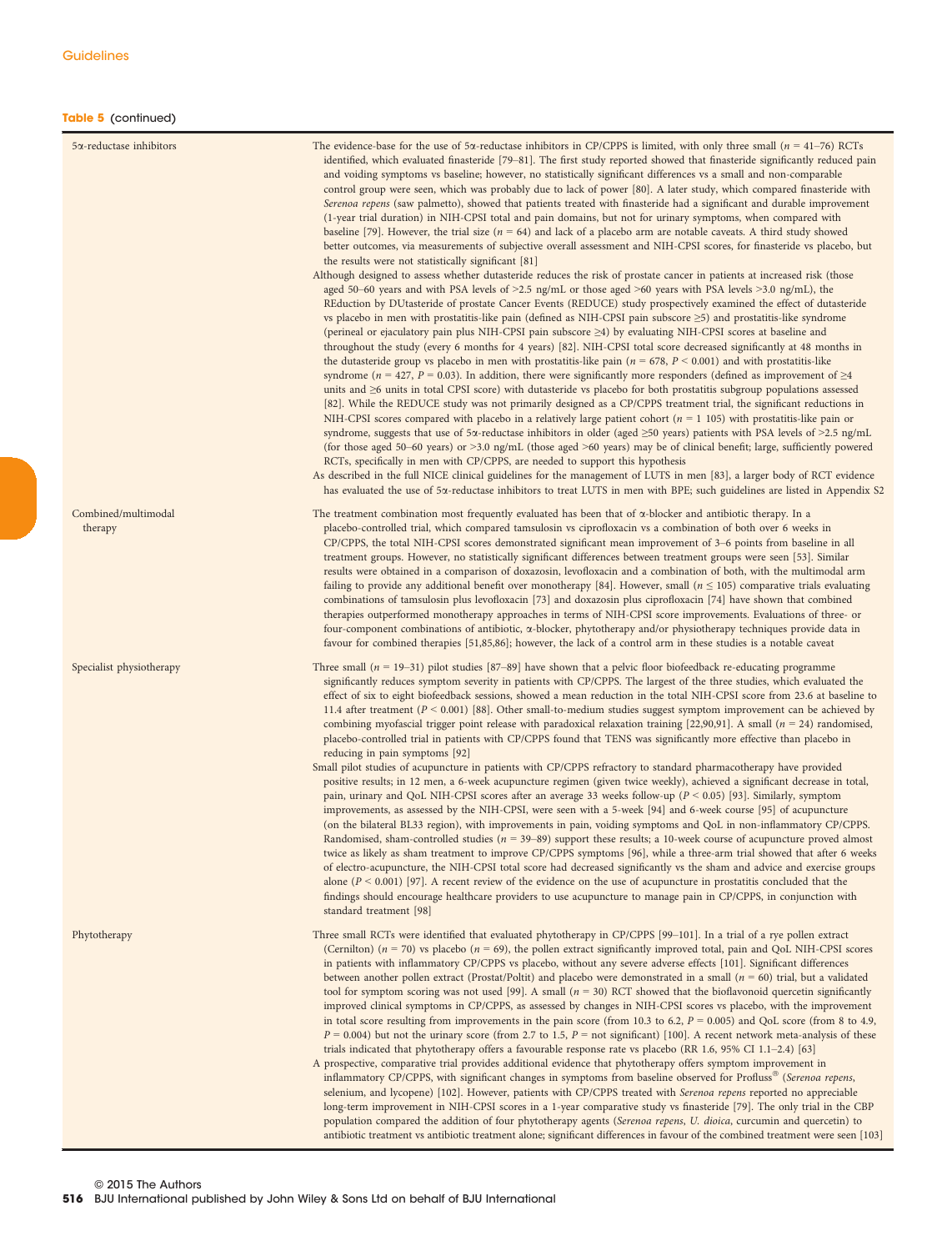#### Table 5 (continued)

Surgical intervention Results of small (n < 40) pilot studies suggested that TUNA [104] and transurethral microwave thermotherapy [105] offered some symptom improvement compared with baseline in patients with CP/CPPS, but large RCTs are required before firm conclusions about the clinical effectiveness of such surgical interventions can be made A systematic review conducted in 2008 evaluated the clinical effectiveness of repetitive prostatic massage in treating CBP and CP/CPPS and identified four studies covering 195 patients, which included a randomised prospective study, two case series and an anecdotal report [106]. The largest study in this review evaluated two subgroups receiving either a combination of antibiotics and tri-weekly prostatic massage for 1 month ( $n = 42$ ) or antibiotics alone for the same period ( $n = 39$ ). Overall, a statistically significant reduction in the NIH-CPSI total and domain scores was seen after treatment. However, no difference was recorded between the scores after treatment of patients who did or did not receive repeated prostatic massage [107]. The review concluded that the available studies do not provide high-quality evidence, due to the lack of randomised placebo/sham-controlled trials [106]. In addition, no two studies have used the same protocol or tool for outcome measurement, thus preventing the pooling of data [106]. Neuromodulation via sacral nerve stimulation has also been reported to reduce pelvic pain with one sham-controlled medium-sized study ( $n = 89$ ) providing support; 12 weeks of percutaneous posterior tibial nerve stimulation produced significant improvement in the total NIH-CPSI score and visual analogue scale for pain in patients with non-inflammatory CP/CPPS [108]

RR, relative risk, NSAIDs, non-steroidal anti-inflammatory drugs.

| <b>Box 4</b> Pathogens implicated in prostatitis. Adapted from Grabe et al.<br>$[9]$ . |
|----------------------------------------------------------------------------------------|
| Aetiologically recognised pathogens                                                    |
| Escherichia coli                                                                       |
| Klebsiella spp.                                                                        |
| Proteus mirabilis                                                                      |
| Enterococcus faecalis                                                                  |
| Pseudomonas aeruginosa                                                                 |
| Organisms of debatable significance                                                    |
| Staphylococci                                                                          |
| Streptococci                                                                           |
| Corynebacterium spp.                                                                   |
| Chlamydia trachomatis                                                                  |
| Ureaplasma urealyticum                                                                 |
| Mycoplasma hominis                                                                     |
| May cause CBP in those with immunodeficiency                                           |
| Mycobacterium tuberculosis                                                             |
| Candida species                                                                        |
| Rare pathogens e.g. Coccidioides immitis, Blastomyces dermatitidis,                    |
| Histoplasma capsulatum                                                                 |

#### Recommendations

- Antimicrobial therapy may have a moderate effect on total, urinary, pain and QoL scores in CBP and CP/CPPS and should be considered as an initial treatment option (Level 1).
- Antimicrobial therapy should be guided by bacterial cultures and sensitivities, taking into consideration any drug interactions and/or contraindications (Level 2).

With respect to the recommendation of first-line antibiotic intervention, as well as treatment duration/cessation, the consensus of the Delphi panel was as follows (all Level 5):

- For patients with early-stage CBP and CP/CPPS, offer a quinolone (e.g. ciprofloxacin or ofloxacin) for 4–6 weeks as first-line therapy.
- A repeated course of antibiotic therapy (4–6 weeks) should be offered only if a bacterial cause is confirmed or if there is a partial response to the first course.

• If a bacterial cause is excluded (e.g. via urine dipstick or culture) and symptoms do not improve after antibiotic therapy, a different treatment method or referral to specialist care should be considered.

### Pain management

Published evidence on the use of pharmacotherapy for treatment of pain in CBP and CP/CPPS is scarce (Table 5). Given the link between CP/CPPS and neuropathic pain [39,78,110], guidance should be sought from the NICE clinical guideline on the pharmacological management of neuropathic pain [111] if neuropathic pain is suspected. The involvement of, or referral to, a specialist pain team should be sought in such cases. Table 7 [109] summarises pharmacotherapy options that may be considered for the treatment of neuropathic pain.

Due to a lack of published RCT evidence for the use of pain medications in CBP and CP/CPPS, the Delphi panel approach was used to reach a consensus on best practice for the treatment of pain symptoms in the early stages of these conditions.

#### Recommendations (All Level 5)

- In patients with early-stage disease who present with pain symptoms, regular paracetamol may be offered.
- NSAIDs should be offered only for short-term treatment of pain, to patients with early-stage CBP or CP/CPPS whose symptoms are suspected to be due to an inflammatory process, or those judged to be experiencing an inflammatory flare. These patients should be under regular review by a GP.
- To prevent unwanted adverse effects, NSAIDs should be stopped within 4–6 weeks of treatment initiation if they do not reduce symptoms.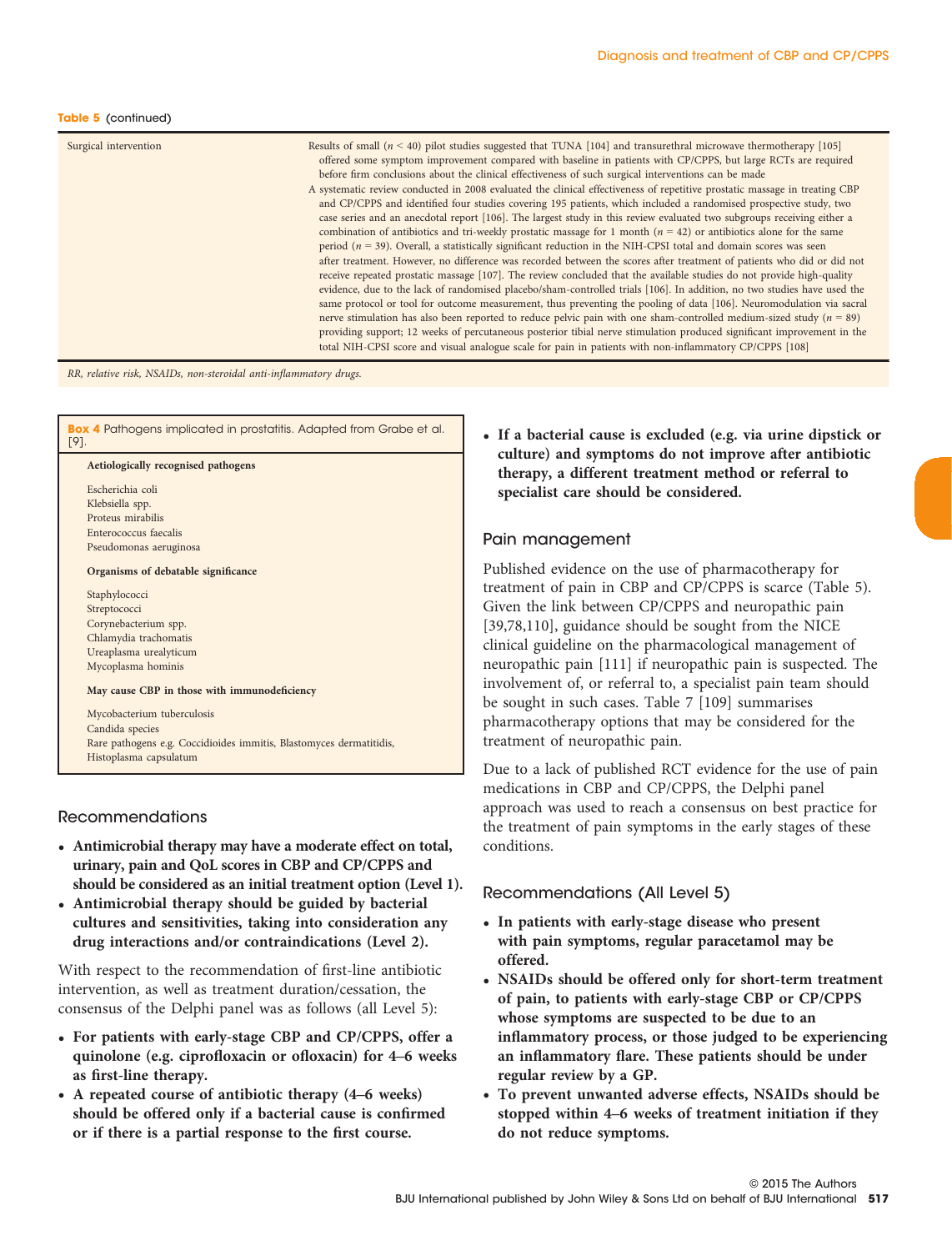Table 6 Antibiotic treatment options. Based on information adapted from Grabe et al. [9], the British National Formulary [109] and PERG expert consensus.

| <b>Antibiotic</b><br><b>Advantages</b> |                                                                                                                                                                         | <b>Considerations</b>                                                                                                                                                                                                                         | <b>PERG</b> recommendation                                                                                                                                    |  |
|----------------------------------------|-------------------------------------------------------------------------------------------------------------------------------------------------------------------------|-----------------------------------------------------------------------------------------------------------------------------------------------------------------------------------------------------------------------------------------------|---------------------------------------------------------------------------------------------------------------------------------------------------------------|--|
| Quinolones: e.g.<br>Ciprofloxacin      | Favourable pharmacokinetic profile,<br>with good bioavailability and<br>excellent penetration into<br>prostate. Good activity against<br>typical and atypical pathogens | Drug interactions; Phototoxicity;<br>CNS adverse events (depending on<br>choice of agent), tendonitis                                                                                                                                         | Consider – first-line (Level 5)<br>Dose and duration should be<br>sufficient to eradicate the infection,<br>e.g. ciprofloxacin 500 mg<br>$BID \times 28$ days |  |
| Trimethoprim                           | Active against most relevant<br>pathogens. Monitoring<br>unnecessary. Good penetration<br>into prostate                                                                 | No activity against Pseudomonas,<br>some enterococci and some<br>enterobacteriaceae                                                                                                                                                           | Consider - second-line<br>Dose and duration should be<br>sufficient to eradicate the infection,<br>e.g. 200 mg BID $\times$ 28 days                           |  |
| Tetracyclines: e.g.<br>Doxycycline     | Good activity against Chlamydia<br>and Mycoplasma                                                                                                                       | Contraindicated in renal and liver<br>failure. Unreliable activity against<br>coagulase-negative staphylococci,<br>E. coli, other enterobacteriaceae,<br>and enterococci. No activity against<br>P. Aeruginosa. Risk of skin<br>sensitisation | Consider - second-line<br>Dose and duration should be<br>sufficient to eradicate the infection.<br>e.g. doxycycline 100 mg<br>$BID \times 28$ days            |  |
| Macrolides: e.g.<br>Azithromycin       | Good penetration into prostate<br>Active against Chlamydia and<br>Gram-positive bacteria                                                                                | Minimal supporting data from RCTs.<br>Unreliable activity against<br>Gram-negative bacteria                                                                                                                                                   | Reserve for special indications, based<br>on advice from microbiologist and<br>microbiological findings                                                       |  |

BID, twice daily (bis in die).

Table 7 Treatment options for neuropathic pain. Based on information from the British National Formulary [109] and PERG expert consensus.

| <b>Analgesic class</b>                        | <b>Drug name</b> | <b>Starting dose</b>                                | <b>Maintenance dose</b>  | <b>Common adverse effects</b>                                                                                    | <b>PERG practical points</b>                                                                                                                                 |
|-----------------------------------------------|------------------|-----------------------------------------------------|--------------------------|------------------------------------------------------------------------------------------------------------------|--------------------------------------------------------------------------------------------------------------------------------------------------------------|
| Gabapentinoids                                | Gabapentin       | $100 - 300$ mg at night                             | $600$ mg TID             | Dizziness, sedation, dyspepsia,<br>dry mouth, ataxia, peripheral<br>oedema, weight gain                          | (Level 5)<br>Few drug interactions. Safe in<br>overdose. Gut transport mechanism<br>can become saturated, limiting<br>absorption from gastrointestinal tract |
|                                               | Pregabalin       | $50 - 75$ mg at night                               | 300 mg BID               | Dizziness, sedation, dyspepsia,<br>dry mouth, ataxia, peripheral<br>oedema, weight gain                          | (Level 5)<br>Linear pharmacokinetics                                                                                                                         |
| Tricyclic<br>antidepressants/<br><b>SNRIs</b> | Amitriptyline    | 10 mg in evening                                    | $50-75$ mg in<br>evening | Sedation, dry mouth, blurred<br>vision, urinary retention,<br>constipation, postural<br>hypotension, weight gain | (Level 5)<br>Many patients obtain pain relief at<br>lower dose                                                                                               |
|                                               | Duloxetine       | 30 mg in evening<br>(or in morning,<br>if insomnia) | $60-120$ mg QD           | Nausea, sedation, insomnia,<br>headache, dizziness, dry<br>mouth, constipation                                   | (Level 5)<br>Less sedating. May cause insomnia in<br>some patients                                                                                           |

BID, twice daily (bis in die); QD, once-daily (quaque die); SNRI, serotonin-noradrenaline (known in the USA as norepinephrine) reuptake inhibitor; TID, three times daily (ter in die).

- In patients with early-stage CBP or CP/CPPS, use of opioids for pain management should be avoided, due to the risk of dependency.
- If pain is considered to be neuropathic in origin, treatment with a gabapentinoid (e.g. pregabalin or gabapentin), a tricyclic antidepressant (e.g. amitriptyline, nortriptyline or trimipramine) or a selective serotoninnoradrenaline (known in the USA as norepinephrine) reuptake inhibitor (SNRI; e.g. duloxetine) is warranted (Table 7).

### 5a-reductase inhibitors

Evidence for the use of 5a-reductase inhibitors in CP/CPPS is very limited. Some improvements in symptomology were

noted in small studies with finasteride (Table 5) and also a larger study with dutasteride in older patients with prostatitislike pain or syndrome who were judged to be at risk of prostate cancer [PSA level of >2.5 ng/mL (aged 50–60 years) or >3.0 ng/mL (aged >60 years)] [82]. As noted in the full NICE clinical guidelines for the management of LUTS in men [83], there is a larger body of RCT evidence for use of 5a-reductase inhibitors to treat LUTS in men with BPE (Appendix S2).

#### Recommendation

• There is insufficient evidence to warrant recommending 5a-reductase inhibitors as monotherapy in CP/CPPS, unless co-existing BPE is present (Level 2).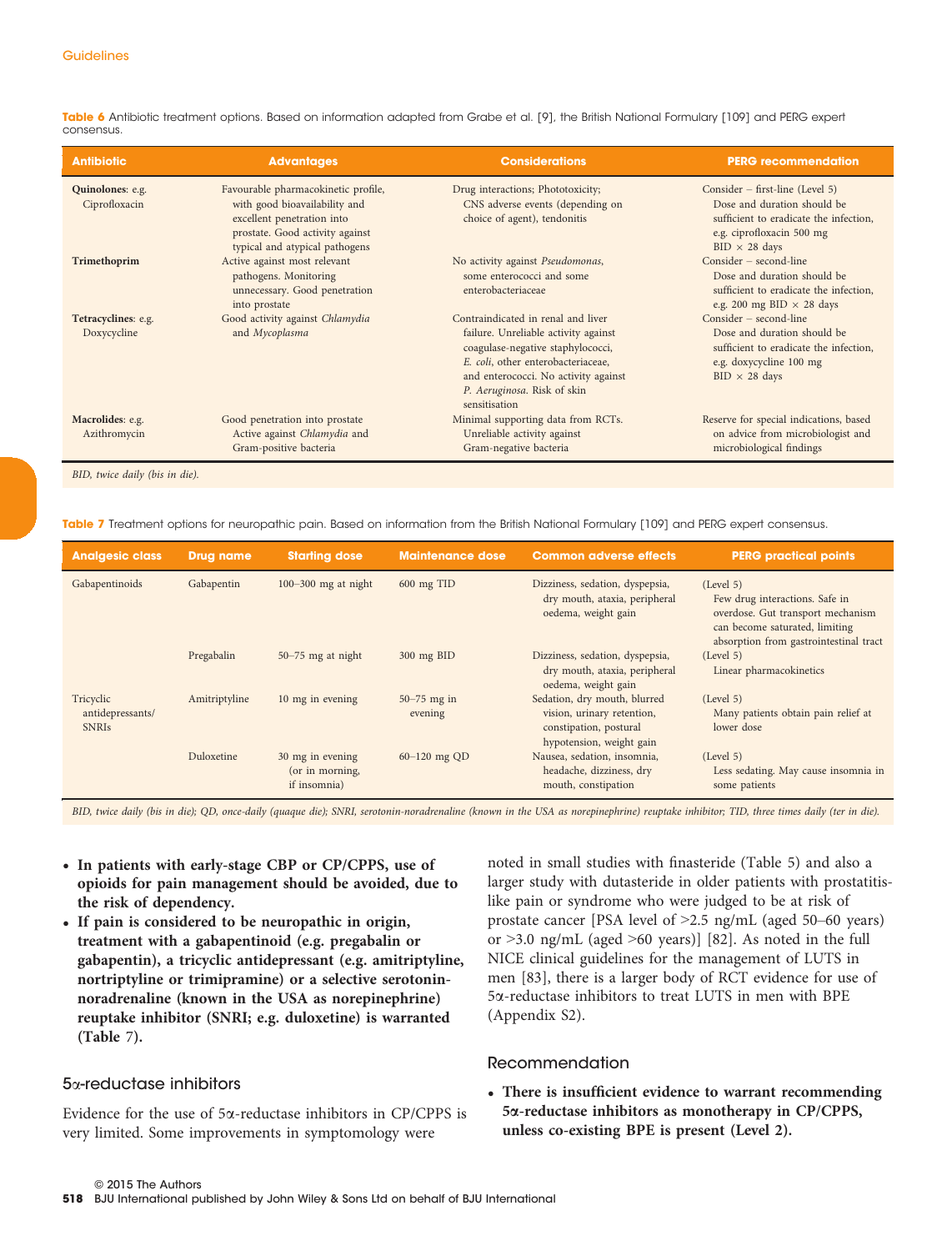# Combined/multimodal therapy

Using multiple interventions to target different symptom areas simultaneously may be expected to provide a more beneficial approach than monotherapy. The treatment combination most frequently evaluated has been that of  $\alpha$ blocker and antibiotic therapy. Data are limited, with conflicting findings (Table 5). The Delphi panel approach was, therefore used to reach a consensus.

# Recommendation (Delphi panel)

- Multimodal/combined therapy should be uniquely designed for each individual patient, according to history, physical examination and investigations. Depending on the symptoms at presentation, the following may be considered for adding to first-line antibiotic therapy (all Level 5).
	- <sup>o</sup> An a-blocker and/or an NSAID.
	- <sup>o</sup> An agent targeting neuropathic pain (e.g. pregabalin).
	- <sup>o</sup> A 5a-reductase inhibitor (predominantly for patients with coexisting LUTS with BPE).

### Follow-up and Treatment of Refractory Symptoms

Patients should be followed-up 4–6 weeks after their first presentation. If a bacterial cause has been confirmed, or the patient has had a partial response to antibiotics, a repeat course of antibiotic therapy should be considered. The management strategy should be guided by symptoms.

# Recommendations (All Level 5)

- If a bacterial cause is excluded and no symptom improvement is observed after antibiotic therapy, a different treatment method or referral to specialist care should be considered.
- Patients who are refractory to treatment should be questioned about the possibility of any past trauma (including physical, emotional or sexual abuse; questions about abuse should only be implemented if the treating clinician has sufficient skills and resources to manage patients who have experienced abuse).
- An MDT approach is recommended, with pharmacotherapy, physical and psychosocial approaches being integrated into a holistic treatment programme individualised for the patient.
- The MDT may include urologists, pain specialists, nurse specialists, physiotherapist, GPs, cognitive behavioural/psychological therapists and sexual health specialists.

### Pain management

With any pain condition, delayed recovery can lead to chronicity, compromised physical function and development of psychosocial sequelae. If neuropathic pain is suspected, this should be addressed with consideration of pharmacological strategies as already outlined above (Table 7).

# Recommendations (PERG)

• When pain is severe and refractory to the treatments outlined in Table 7, or is significantly impairing the patient's lifestyle and ability to participate in daily activities, referral to a specialist pain service should be considered (Level 5).

The role of the pain service is to provide a multidisciplinary assessment of the patient and formulate an individualised therapeutic management plan combining treatment of pain, physical disability and psychosocial co-morbidity (Box 5).

# Specialist physiotherapy

The symptoms of CBP and CP/CPPS may result from physical dysfunction, such as abnormal pelvic muscle spasm and muscle tenderness [10,12]. Therapies that aim to improve relaxation and coordinated use of the pelvic floor muscles, such as biofeedback physical therapy and pelvic floor re-education, as well as myofascial trigger point release, may play a role in providing symptom improvement in patients with CP/CPPS (Table 5). Several studies of acupuncture have provided positive results (Table 5). Transcutaneous electrical nerve stimulation (TENS) [92] was also reported to be beneficial. As most of this evidence is derived from small proof-of-principle or pilot studies, and little is reported on best practice approaches, the Delphi process was used to reach a consensus.

# Recommendations (All Level 5)

• Before referral to specialist physiotherapy, a number of diagnostic tests (e.g. sexually transmitted infection

#### **Box 5** Pain management services.

- Surgical pain interventions; e.g. nerve block procedures. In suitable patients, these can produce temporary or long-term pain relief and, in the context of a physical rehabilitation programme, can enable the patient to progress with physical therapy and rehabilitation
- Education and training in pain management strategies
- Optimisation of analgesic and anti-neuropathic medications
- Intensive and individualised specialist physical therapy or psychology • Neuromodulation procedures (e.g. spinal cord and sacral nerve root stimulation).
- Some specialised pain services can provide physiotherapist- or psychologist-led pain management programmes for patients with poor physical function or complex pain problems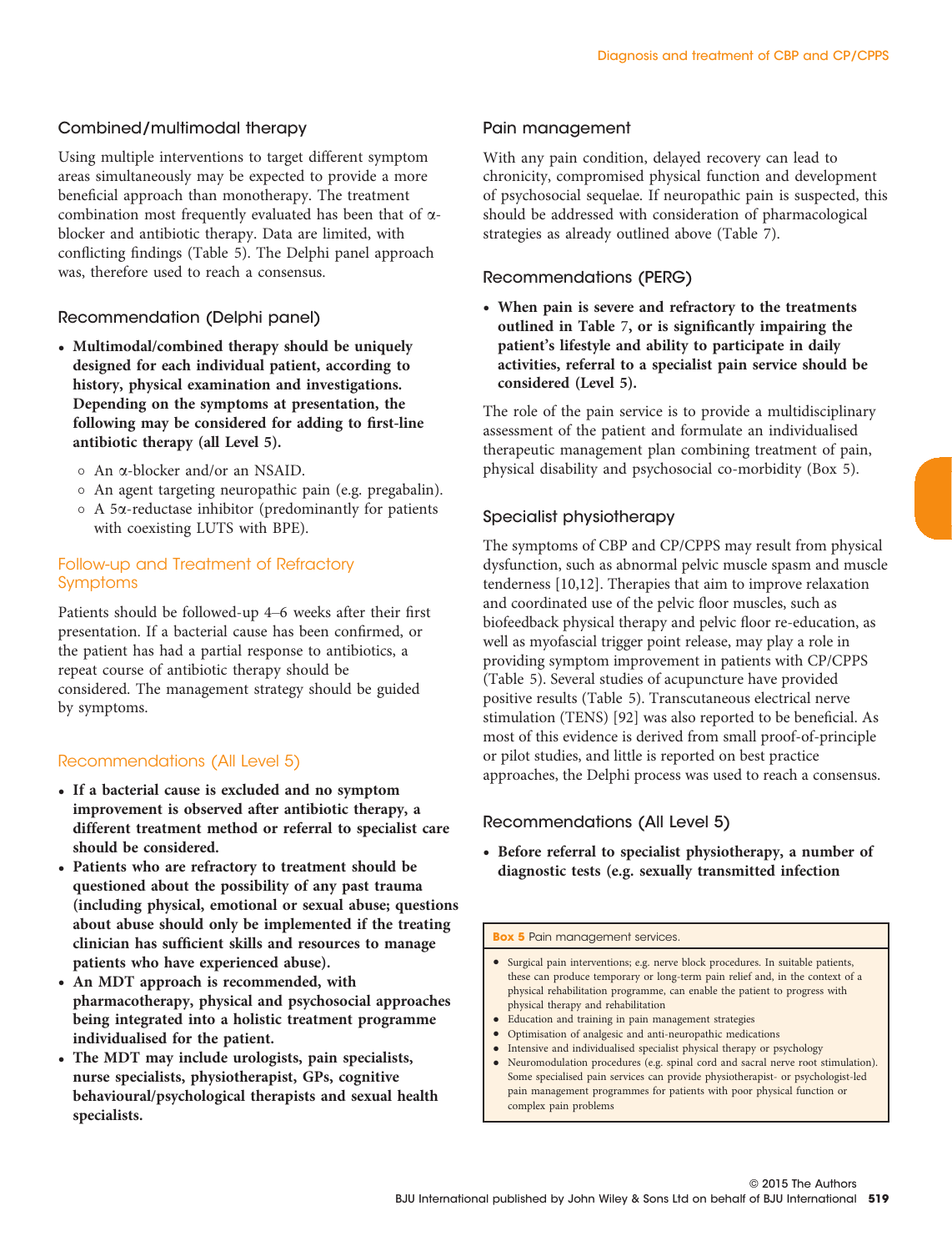Fig. 1 Treatment algorithm for the diagnosis and management of CBP and CP/CPPS. In patients describing typical neuropathic pain symptoms (e.g. 'burning', 'shooting' pain), or in any patient with persistent pain (>3 months), consider the possibility of neuropathic pain and treatment with appropriate anti-neuropathic medication strategies.



**BSSM** = British Society for Sexual Medicine; **CP/CPPS** = chronic prostatitis/ chronic pelvic pain syndrome; **GAD-7** = Generalised Anxiety Disorder 7: **LUTS** = lower urinary tract symptoms; **MDT** = multidisciplinary team; **NICE** = National Institute for Health and Care Excellence; **NSAIDs** = non-steroidal anti-inflammatory drugs; **PHQ-9** = Patient Health Questionnaire-9. \* LUTS, including overactive bladder, urgency, hesitancy, slow flow, frequency and storage problems; urethral burning during, and independent of, micturition; pain during micturition; suprapubic pain or discomfort; erectile dysfunction/sexual dysfunction; pain during ejaculation; pain or discomfort in inguinal, rectal, penile, perineal, lumbar regions or abdominal regions; haematospermia (blood in sperm); irritable bowel syndrome; pelvic floor dysfunction and psychosocial yellow flags relating to anxiety, stress and depression.

† Physical examination: abdominal examination, digital rectal examination, external genitalia examinations, musculoskeletal assessment. ‡ Investigations (**see Table 1**): urine analysis. four-glass test, sexually

transmitted infection screen, tests to rule out differential diagnosis. ¶ Members of the MDT may include: urologist, pain consultant/specialist, nurse specialist, nurse practitioner, physiotherapist, GP, cognitive behavioural/psychological therapist and sexual health specialist. § Box 1can be found in the full version of the guideline: **http://prostatecanceruk.org/media/2403685/prostate-cancer-uk-**

**chronic-prostatitis-guideline-full-sep-2014.pdf NICE CG173: www.nice.org.uk/guidance/cg173/resources/**

**guidance-neuropathic-pain-pharmacological-management-pdf NICE CG90: www.nice.org.uk/guidance/cg90/resources/guidancedepression-in-adults-pdf**

**NICE CG91: http://www.nice.org.uk/guidanca/cg91/resourcest/ guidancedepression-in-adults-with-a-chronic-physical-healthproblem-pdf**

**NICE CG97: http://www.nice.org.uk/guidanca/cg91/resourcest/ guidancedepression-in-adults-with-a-chronic-physical-healthproblem-pdf** 

**BSSM guidelines: www bssm.org.uk/downloads/BSSM ED Management Guidelines 2013.pdfa**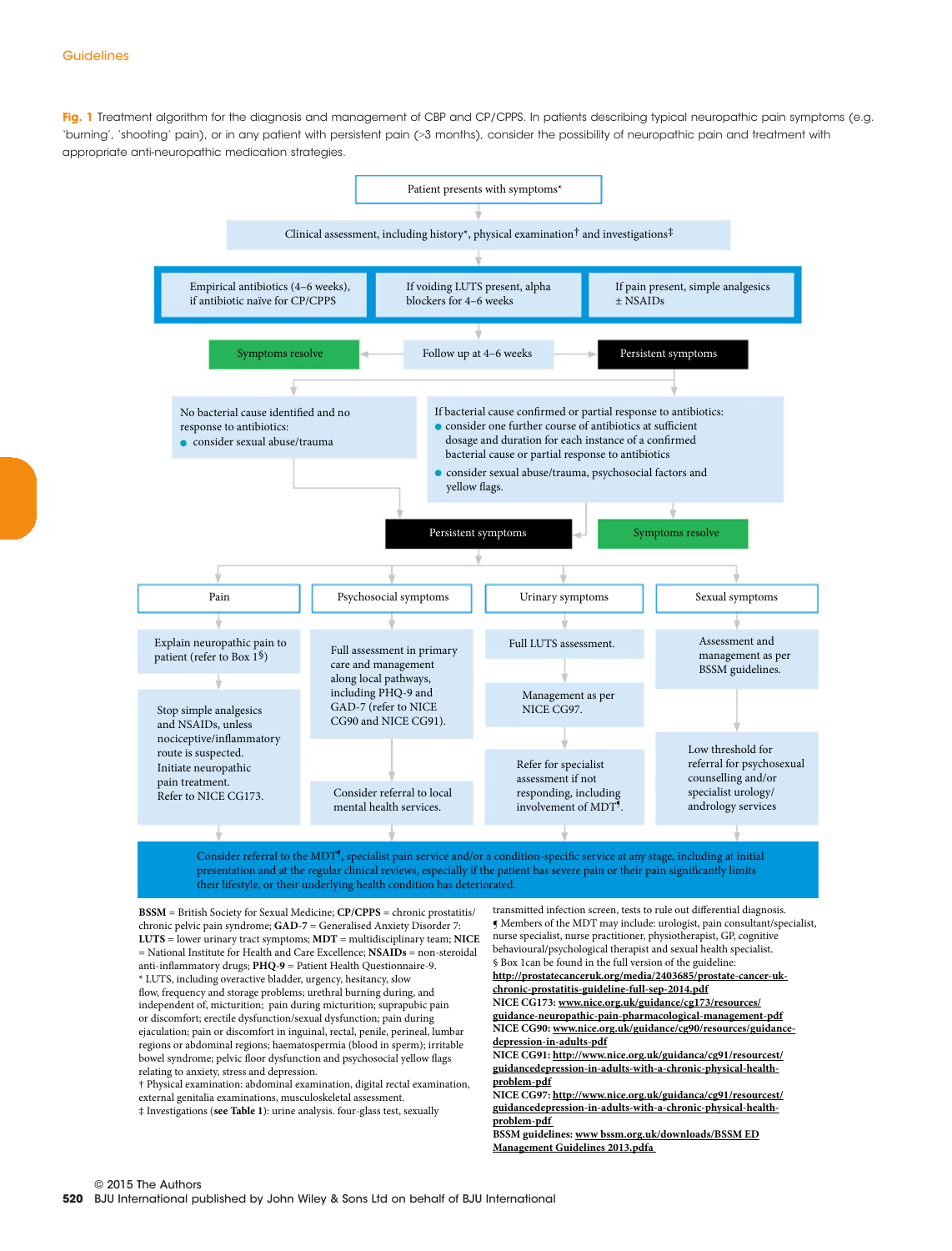screen, culture/microscopy of voided bladder urine, urethral smear, nucleic acid amplification test and relevant pelvic physical examinations; Table 3) should be conducted to confirm a physical causative route, and exclude non-physical causes, for symptoms.

- After referral, a full assessment (e.g. symptom score scaling, examination of the pelvic floor muscles) should be completed to guide the subsequent sequence of physiotherapy treatments.
- If the patient presents with psychosocial symptoms, a planned therapeutic strategy involving stress management (including explanation of the chronic pain cycle) should be considered, in addition to seeking advice from the patient's GP or urologist regarding potential onward referral to a psychosocial specialist.
- The following specialist physiotherapy treatment options may be considered: pelvic floor re-education; local pelvic floor relaxation; biofeedback; general relaxation; deep relaxation/mindfulness; trigger point release; myofascial release; stretches; exercise for pain management; TENS; acupuncture for trigger point release and pain management; bladder retraining.

The Delphi panel did not reach a consensus on a number of specialist physiotherapy techniques (core stability training, diaphragmatic breathing exercises, acupuncture for urgency, abdominal massage for constipation, and defaecation techniques), although it was felt that they might be suitable for certain patients, according to symptoms.

# **Phytotherapy**

Various phytotherapies, including pollen extracts, bioflavonoids and/or Serenoa repens (saw palmetto) have been reported to improve clinical symptoms in small studies in patients with CBP or CP/CPPS (Table 5).

### Recommendations

• Phytotherapy has a modest beneficial effect on symptom improvement in CBP and CP/CPPS and may be considered as a treatment option in treatment-refractory patients (Level 2).

# Cognitive behavioural therapy (CBT) and psychotherapy

While it is recognised that psychosocial symptoms may be part of CBP and CP/CPPS [29,41–43], no evidence from RCTs or comparative studies is available to support the use of psychological treatment or CBT in these settings. The Delphi process was used to reach a consensus regarding best practice for these techniques.

# Recommendations (Level 5)

- Psychosocial symptoms should be assessed in both the early and late stages of CBP and CP/CPPS. If there is a significant suspicion of psychological factors contributing to a patient's condition, these should be screened for.
- CBT should be considered in conjunction with other treatments in later-stage CBP and CP/CPPS, as it may improve pain and QoL.

# Surgical interventions

The evidence on surgical management techniques such as prostatectomy, transurethral resection of the prostate (TURP), transrectal high-intensity focused ultrasound (HIFU), transurethral needle ablation (TUNA) of the prostate, and transurethral microwave thermotherapy in CP/CPPS is very limited (Table 5). Repetitive prostatic massage has also been evaluated and the potential usefulness of this technique (with or without a general anaesthetic) in refractory patients was put to the Delphi panel but no consensus was reached. Neuromodulation techniques, such as sacral nerve stimulation [108], have been reported as being successful in treating CP/ CPPS but, again, most of this evidence is derived from small proof-of-principle or pilot studies and, to date, little is reported on best practice approaches.

# Recommendations

• There is insufficient evidence to warrant recommending surgical techniques, including radical prostatectomy, TURP, HIFU or prostatic massage for the treatment of CBP or CP/CPPS, except in the context of a clinical trial setting (Level 3).

Figure 1 provides an algorithm for the diagnosis and management of CBP and CP/CPPS. This summarises the

Table 8 Priorities for management of CBP and CP/CPPS.

- Patients should be managed according to their individual symptom pattern no single management pathway is suitable for all patients
- Repeated use of antibiotics, such as quinolones, should be avoided where no obvious benefit from infection control is evident or cultures do not support an infective cause
- Early use of medication targeting neuropathic pain should be considered for all patients who are refractory to initial treatments. If neuropathic pain is suspected, ensure a prompt referral to an MDT that includes pain specialists
- Early referral to specialist services should be considered when patients fail to respond to initial measures
- An MDT approach should be implemented, including urologists, pain specialists, nurse specialists, specialist physiotherapists, GPs, cognitive behavioural therapists/psychologists and sexual health specialists
- Patients should be fully informed about possible underlying causes and treatment options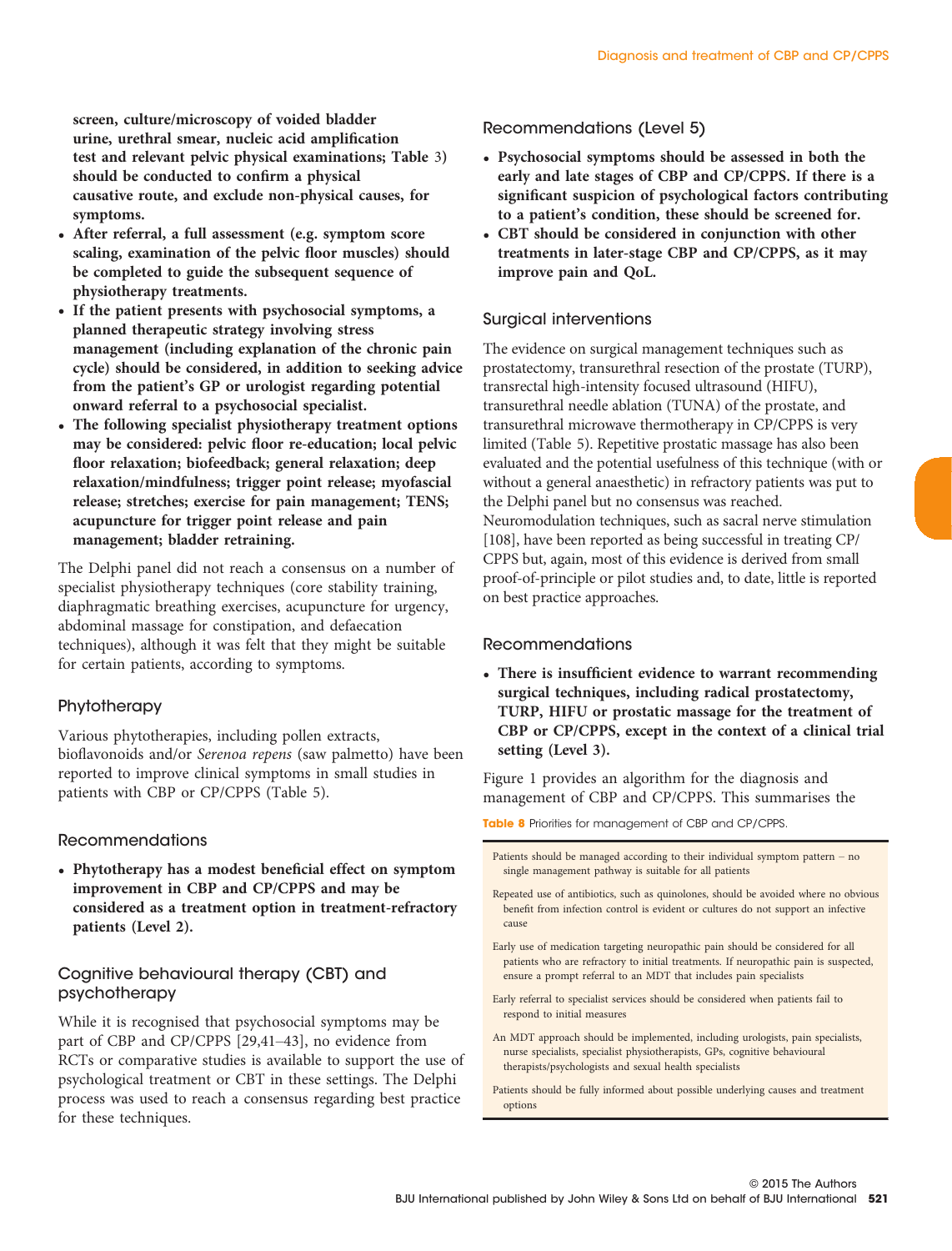consensus recommendations of the PERG and Delphi panel, as presented above.

# **Discussion**

We have developed consensus guidelines aimed at improving the diagnosis and management of CBP and CP/CPPS. Full and 'quick reference' versions of the original guidelines are available from the Prostate Cancer UK website [\(http://](http://prostatecanceruk.org/prostatitisguideline) [prostatecanceruk.org/prostatitisguideline\)](http://prostatecanceruk.org/prostatitisguideline). The quick reference version is also available at [http://www.bjuinternational.com/?](http://www.bjuinternational.com/?p=21102) [p=21102.](http://www.bjuinternational.com/?p=21102) These guidelines were issued in 2014 and will be considered for review in 3 years' time, unless relevant evidence updates suggest otherwise.

Priorities for implementation are listed in Table 8. We conclude that further research is required to evaluate the following:

- Multimodal pharmacotherapy for patients with CP/CPPS who are refractory to initial mono-pharmacotherapy approaches.
- 5a-reductase inhibitors in CP/CPPS, especially in older patients (aged >50 years) and/or those at increased risk of prostate cancer (aged 50–60 years with PSA levels of >2.5 ng/mL or aged >60 years with PSA level of >3.0 ng/mL).
- The cost impact and effectiveness of interventions to treat CBP and CPPS.
- The effectiveness of a multidisciplinary approach and symptom-based management vs 'usual care' for patients with CBP and CP/CPPS.
- Phosphodiesterase type 5 (PDE5) inhibitors for those with sexual dysfunction.
- The prevalence and impact of psychosocial issues and other co-morbidities e.g. irritable bowel syndrome (IBS).

# Acknowledgements

The authors would like to thank the following PERG members for their contributions: Victor Abu, Trevor Allan, Theresa Neale, Penny Nixon, Maxwell Saxty, Sarah Mee, Kirsty Haves, and Jenny Lee (for affiliations, see Appendix S1). Fiona Carter, of South West Training Surgical Network, provided consultancy services during the Delphi panel process by acting as a moderator during questionnaire round refinement. Hayward Medical Communications provided writing and editorial support to develop the original guidelines for the Prostate Cancer UK website. Julia Balfour, Medical Writer/Consultant, Dundee, edited and abridged the original guidelines for this journal. The authors also thank all Delphi panel members who participated in the process.

# Conflicts of Interest

Prostate Cancer UK funded the project and guideline development. The funding that Prostate Cancer UK receives from pharmaceutical and medical device companies does not exceed 5% of its total annual income and was not used for the development of this guideline. Hayward Medical Communications received funding from Prostate Cancer UK to manage the literature review, web-based Delphi process and development of the original guideline. Julia Balfour received Prostate Cancer UK funding for editorial support. All PERG members and Delphi panel members participated in the process on a voluntarily basis. Jon Rees (PERG chair) has conducted consultancy work for, and received speaker fees from, Prostate Cancer UK for providing GP medical education classes. All other PERG members declared no conflicts of interest.

### References

- 1 Krieger JN, Lee SW, Jeon J, Cheah PY, Liong ML, Riley DE. Epidemiology of prostatitis. Int J Antimicrob Agents 2008; 31(Suppl. 1): S85–90
- 2 Pavone-Macaluso M. Chronic prostatitis syndrome: a common, but poorly understood condition. Part I. EAU-EBU Update Ser 2007; 5: 1–15
- 3 Nyberg LM, Krieger JN, Nickel JC. National Institutes of Health Classification of Chronic Prostatitis. In Nickel JC ed, Textbook of Prostatitis. London: CRC Press, 1999: 28
- 4 McNaughton Collins M, Pontari MA, O'Leary MP et al. Quality of life is impaired in men with chronic prostatitis: the Chronic Prostatitis Collaborative Research Network. J Gen Intern Med 2001; 16: 656–62
- 5 University of Oxford Centre for Evidence Based Medicine. OCEBM Levels of Evidence System. Available at:<http://www.cebm.net/index.aspx?o=5653>. Accessed June 2014
- 6 Hsu CC, Sandford BA. The delphi technique: making sense of consensus. Pract Assess Res Eval 2007; 12: 1–8. Available at: [http://pareonline.net/](http://pareonline.net/getvn.asp?v=12%26n=10) [getvn.asp?v=12&n=10.](http://pareonline.net/getvn.asp?v=12%26n=10) Accessed March 2015
- 7 Mahal BA, Cohen JM, Allsop SA et al. The role of phenotyping in chronic prostatitis/chronic pelvic pain syndrome. Curr Urol Rep 2011; 12: 297–303
- 8 Zhao Z, Zhang J, He J, Zeng G. Clinical utility of the UPOINT phenotype system in Chinese males with chronic prostatitis/chronic pelvic pain syndrome (CP/CPPS): a prospective study. PLoS One 2013; 8: e52044
- 9 Grabe M, Bjerklund-Johansen TE, Botto H et al. Guidelines on Urological Infections, 2013. European Association of Urology. Available at: [http://uroweb.org/wp-content/uploads/18\\_Urological-infections\\_LR.pdf](http://uroweb.org/wp-content/uploads/18_Urological-infections_LR.pdf). Accessed March 2015
- 10 Hetrick DC, Ciol MA, Rothman I, Turner JA, Frest M, Berger RE. Musculoskeletal dysfunction in men with chronic pelvic pain syndrome type III: a case-control study. J Urol 2003; 170: 828–31
- 11 NHS Choices. Map of Medicine. Prostatitis Primary Care, January 2014. Available at: [http://healthguides.mapofmedicine.com/choices/pdf/](http://healthguides.mapofmedicine.com/choices/pdf/prostatitis1.pdf) [prostatitis1.pdf.](http://healthguides.mapofmedicine.com/choices/pdf/prostatitis1.pdf) Accessed June 2014
- 12 Shoskes DA, Berger R, Elmi A, Landis JR, Propert KJ, Zeitlin S. Muscle tenderness in men with chronic prostatitis/chronic pelvic pain syndrome: the chronic prostatitis cohort study. J Urol 2008; 179: 556–60
- 13 Vicari E, La Vignera S, Arcoria D et al. High frequency of chronic bacterial and non-inflammatory prostatitis in infertile patients with prostatitis syndrome plus irritable bowel syndrome. PLoS One 2011; 6: e18647
- 14 Wagenlehner FM, van Till JW, Magri V et al. National Institutes of Health Chronic Prostatitis Symptom Index (NIH-CPSI) symptom evaluation in multinational cohorts of patients with chronic prostatitis/ chronic pelvic pain syndrome. Eur Urol 2013; 63: 953–9
- 15 Clemens JQ, Brown SO, Kozloff L, Calhoun EA. Predictors of symptom severity in patients with chronic prostatitis and interstitial cystitis. J Urol 2006; 175: 963–7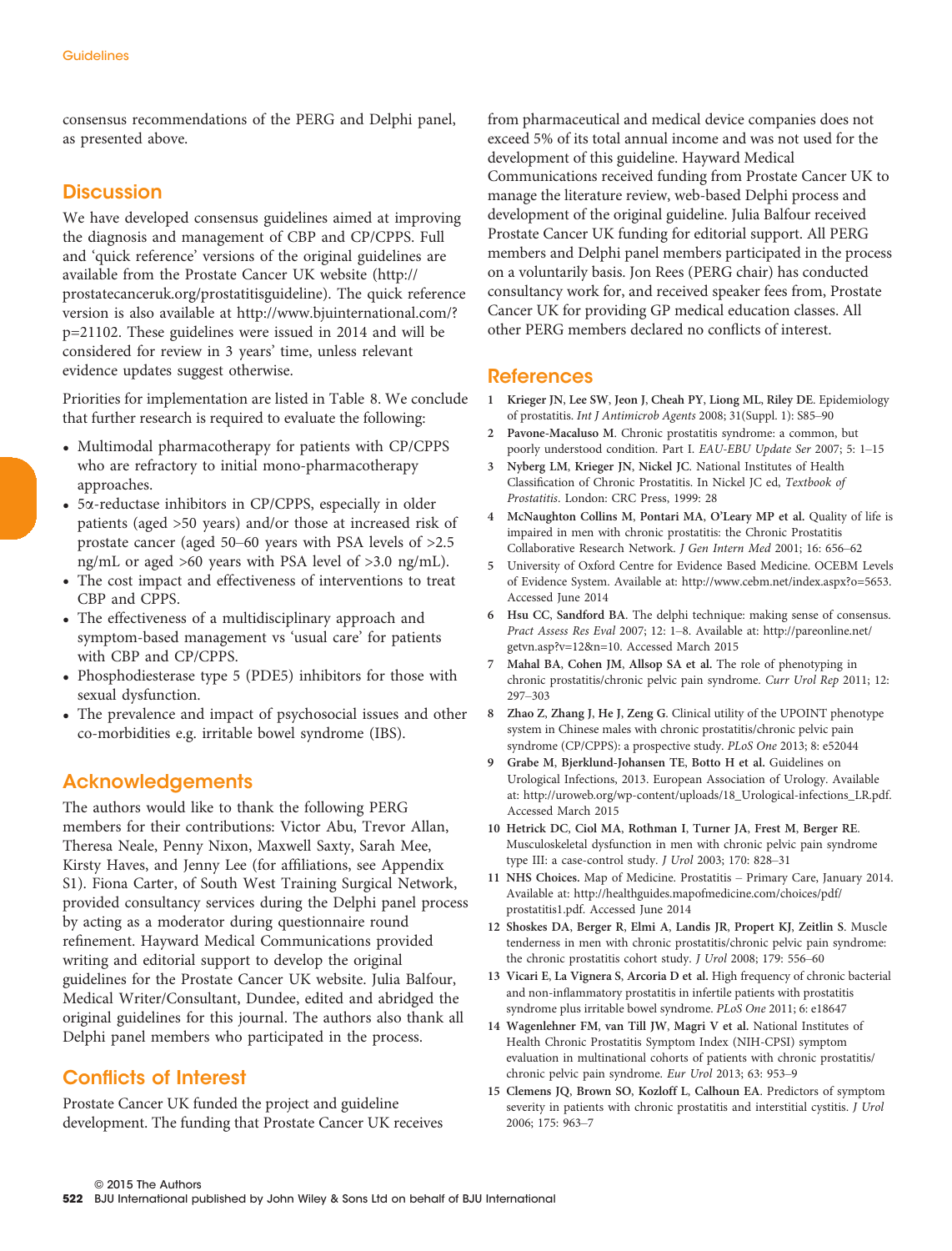- 16 Vicari E, Calogero AE, Condorelli RA, Vicari LO, La Vignera S. Male accessory gland infection frequency in infertile patients with chronic microbial prostatitis and irritable bowel syndrome: transrectal ultrasound examination helps to understand the links. J Androl 2012; 33: 404–11
- 17 Bartoletti R, Cai T, Mondaini N et al. Prevalence, incidence estimation, risk factors and characterization of chronic prostatitis/chronic pelvic pain syndrome in urological hospital outpatients in Italy: results of a multicenter case-control observational study. J Urol 2007; 178: 2411–5
- 18 Clemens JQ, Meenan RT, O'Keeffe Rosetti MC, Gao SY, Calhoun EA. Incidence and clinical characteristics of National Institutes of Health type III prostatitis in the community. J Urol 2005; 174: 2319–22
- 19 Daniels NA, Link CL, Barry MJ, McKinlay JB. Association between past urinary tract infections and current symptoms suggestive of chronic prostatitis/chronic pelvic pain syndrome. J Natl Med Assoc 2007; 99: 509–16
- 20 Nickel JC, Shoskes D, Wang Y et al. How does the pre-massage and post-massage 2-glass test compare to the Meares-Stamey 4-glass test in men with chronic prostatitis/chronic pelvic pain syndrome? J Urol 2006; 176: 119–24
- 21 Nickel JC. Classification and diagnosis of prostatitis: a gold standard? Andrologia 2003; 35: 160–7
- 22 Anderson RU, Wise D, Sawyer T, Chan CA. Sexual dysfunction in men with chronic prostatitis/chronic pelvic pain syndrome: improvement after trigger point release and paradoxical relaxation training. J Urol 2006; 176: 1534–9
- 23 Davis SN, Binik YM, Amsel R, Carrier S. Is a sexual dysfunction domain important for quality of life in men with urological chronic pelvic pain syndrome? Signs "UPOINT" to yes. J Urol 2013; 189: 146–51
- 24 Gonen M, Kalkan M, Cenker A, Ozkardes H. Prevalence of premature ejaculation in Turkish men with chronic pelvic pain syndrome. J Androl 2005; 26: 601–3
- 25 Mehta A, Stember DS, O'Brien K, Mulhall JP. Defining the aetiology of erectile dysfunction in men with chronic pelvic pain syndrome. Andrology 2013; 1: 483–6
- 26 Muller A, Mulhall JP. Sexual dysfunction in the patient with prostatitis. Curr Opin Urol 2005; 15: 404–9
- 27 Sadeghi-Nejad H, Seftel A. Sexual dysfunction and prostatitis. Curr Urol Rep 2006; 7: 479–84
- 28 Shoskes DA, Landis JR, Wang Y, Nickel JC, Zeitlin SI, Nadler R. Impact of post-ejaculatory pain in men with category III chronic prostatitis/ chronic pelvic pain syndrome. J Urol 2004; 172: 542–7
- 29 Smith KB, Pukall CF, Tripp DA, Nickel JC. Sexual and relationship functioning in men with chronic prostatitis/chronic pelvic pain syndrome and their partners. Arch Sex Behav 2007; 36: 301–11
- 30 Wagenlehner F, Pilatz A, Linn T et al. Prostatitis and andrological implications. Minerva Urol Nefrol 2013; 65: 117–23
- 31 Lee SW, Liong ML, Yuen KH et al. Adverse impact of sexual dysfunction in chronic prostatitis/chronic pelvic pain syndrome. Urology 2008; 71: 79– 84
- 32 Magri V, Perletti G, Montanari E, Marras E, Chiaffarino F, Parazzini F. Chronic prostatitis and erectile dysfunction: results from a cross-sectional study. Arch Ital Urol Androl 2008; 80: 172–5
- 33 Trinchieri A, Magri V, Cariani L et al. Prevalence of sexual dysfunction in men with chronic prostatitis/chronic pelvic pain syndrome. Arch Ital Urol Androl 2007; 79: 67–70
- 34 Liang CZ, Zhang XJ, Hao ZY, Shi HQ, Wang KX. Prevalence of sexual dysfunction in Chinese men with chronic prostatitis. BJU Int 2004; 93: 568–70
- 35 Davis SN, Morin M, Binik YM, Khalife S, Carrier S. Use of pelvic floor ultrasound to assess pelvic floor muscle function in Urological Chronic Pelvic Pain Syndrome in men. J Sex Med 2011; 8: 3173–80
- 36 Liang CZ, Hao ZY, Li HJ et al. Prevalence of premature ejaculation and its correlation with chronic prostatitis in Chinese men. Urology 2010; 76: 962–6
- 37 Samplaski MK, Li J, Shoskes DA. Inclusion of erectile domain to UPOINT phenotype does not improve correlation with symptom severity in men with chronic prostatitis/chronic pelvic pain syndrome. Urology 2011; 78: 653–8
- 38 NHS Choices. Map of Medicine. Prostatitis Secondary Care, January 2014. Available at: [http://healthguides.mapofmedicine.com/choices/pdf/](http://healthguides.mapofmedicine.com/choices/pdf/prostatitis2.pdf) [prostatitis2.pdf.](http://healthguides.mapofmedicine.com/choices/pdf/prostatitis2.pdf) Accessed June 2014
- 39 Engeler DS, Baranowski AP, Elneil S et al. Guidelines on Chronic Pelvic Pain. European Association of Urology, 2012. Available at: [http://](http://www.uroweb.org/gls/pdf/24_Chronic_Pelvic_Pain_LR%20II.pdf) [www.uroweb.org/gls/pdf/24\\_Chronic\\_Pelvic\\_Pain\\_LR%20II.pdf](http://www.uroweb.org/gls/pdf/24_Chronic_Pelvic_Pain_LR%20II.pdf). Accessed June 2014
- 40 Lazaro N. Sexually Transmitted Infections in Primary Care. Royal College of General Practitioners, 2013. Available at: [http://](http://www.rcgp.org.uk/clinical-andresearch/clinicalresources/~/media/Files/CIRC/RCGP-Sexually-Transmitted-Infections-in-Primary-Care-2013.ashx) [www.rcgp.org.uk/clinical-andresearch/clinicalresources/~/media/Files/](http://www.rcgp.org.uk/clinical-andresearch/clinicalresources/~/media/Files/CIRC/RCGP-Sexually-Transmitted-Infections-in-Primary-Care-2013.ashx) [CIRC/RCGP-Sexually-Transmitted-Infections-in-Primary-Care-2013.ashx.](http://www.rcgp.org.uk/clinical-andresearch/clinicalresources/~/media/Files/CIRC/RCGP-Sexually-Transmitted-Infections-in-Primary-Care-2013.ashx) Accessed June 2014
- 41 Clemens JQ, Brown SO, Calhoun EA. Mental health diagnoses in patients with interstitial cystitis/painful bladder syndrome and chronic prostatitis/chronic pelvic pain syndrome: a case/control study. J Urol 2008; 180: 1378–82
- 42 Anderson RU, Orenberg EK, Chan CA, Morey A, Flores V. Psychometric profiles and hypothalamic-pituitary-adrenal axis function in men with chronic prostatitis/chronic pelvic pain syndrome. J Urol 2008; 179: 956–60
- 43 Ku JH, Jeon YS, Kim ME, Lee NK, Park YH. Psychological problems in young men with chronic prostatitis-like symptoms. Scand J Urol Nephrol 2002; 36: 296–301
- 44 Hedelin H. The chronic prostatitis/chronic pelvic pain syndrome and pain catastrophizing: a vicious combination. Scand J Urol Nephrol 2012; 46: 273–8
- 45 Murphy AB, Macejko A, Taylor A, Nadler RB. Chronic prostatitis: management strategies. Drugs 2009; 69: 71–84
- 46 Weidner W, Anderson RU. Evaluation of acute and chronic bacterial prostatitis and diagnostic management of chronic prostatitis/chronic pelvic pain syndrome with special reference to infection/inflammation. Int J Antimicrob Agents 2008; 31(Suppl. 1): S91–5
- 47 Magri V, Cariani L, Bonamore R, Restelli A, Garlaschi MC, Trinchieri A. Microscopic and microbiological findings for evaluation of chronic prostatitis. Arch Ital Urol Androl 2005; 77: 135–8
- 48 Nickel JC, Downey J, Clark J et al. Levofloxacin for chronic prostatitis/ chronic pelvic pain syndrome in men: a randomized placebo-controlled multicenter trial. Urology 2003; 62: 614–7
- 49 Burford D, Kirby M, Austoker J. Prostate Cancer Risk Management Programme information for primary care; PSA testing in asymptomatic men. Evidence document, 2010. Available at: [http://](http://www.cancerscreening.nhs.uk/prostate/pcrmp02.pdf) [www.cancerscreening.nhs.uk/prostate/pcrmp02.pdf.](http://www.cancerscreening.nhs.uk/prostate/pcrmp02.pdf) Accessed July 2014
- 50 Shoskes DA, Nickel JC, Rackley RR, Pontari MA. Clinical phenotyping in chronic prostatitis/chronic pelvic pain syndrome and interstitial cystitis: a management strategy for urologic chronic pelvic pain syndromes. Prostate Cancer Prostatic Dis 2009; 12: 177–83
- 51 Shoskes DA, Nickel JC, Kattan MW. Phenotypically directed multimodal therapy for chronic prostatitis/chronic pelvic pain syndrome: a prospective study using UPOINT. Urology 2010; 75: 1249–53
- 52 Hu JC, Link CL, McNaughton-Collins M, Barry MJ, McKinlay JB. The association of abuse and symptoms suggestive of chronic prostatitis/ chronic pelvic pain syndrome: results from the Boston Area Community Health survey. J Gen Intern Med 2007; 22: 1532–7
- 53 Alexander RB, Propert KJ, Schaeffer AJ et al. Ciprofloxacin or tamsulosin in men with chronic prostatitis/chronic pelvic pain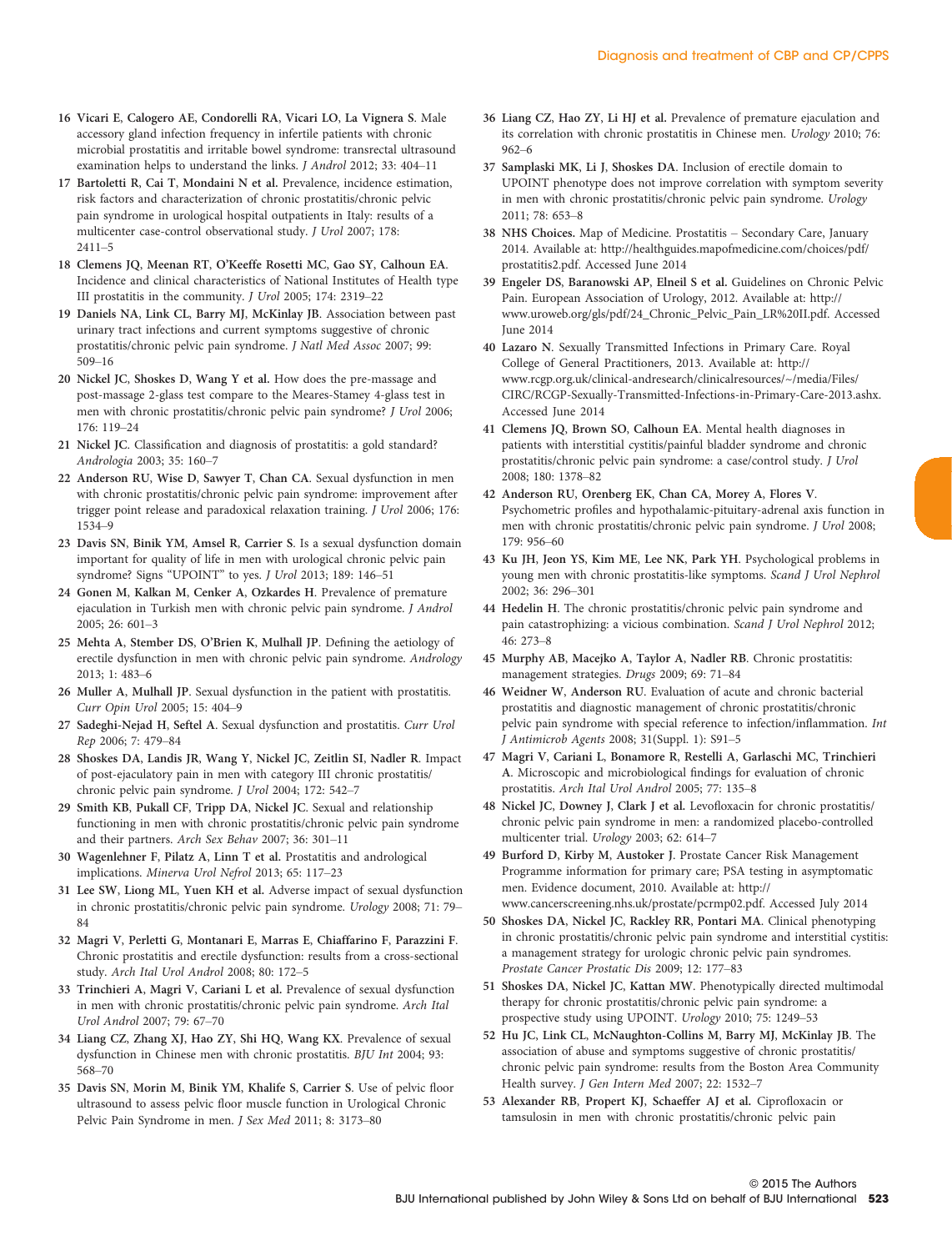syndrome: a randomized, double-blind trial. Ann Intern Med 2004; 141: 581–9

- 54 Chen Y, Wu X, Liu J, Tang W, Zhao T, Zhang J. Effects of a 6-month course of tamsulosin for chronic prostatitis/chronic pelvic pain syndrome: a multicenter, randomized trial. World J Urol 2011; 29: 381–5
- 55 Nickel JC, Narayan P, McKay J, Doyle C. Treatment of chronic prostatitis/chronic pelvic pain syndrome with tamsulosin: a randomized double blind trial. J Urol 2004; 171: 1594–7
- 56 Mehik A, Alas P, Nickel JC, Sarpola A, Helstrom PJ. Alfuzosin treatment for chronic prostatitis/chronic pelvic pain syndrome: a prospective, randomized, double-blind, placebo-controlled, pilot study. Urology 2003;  $62.425 - 9$
- 57 Nickel JC, Krieger JN, McNaughton-Collins M et al. Alfuzosin and symptoms of chronic prostatitis-chronic pelvic pain syndrome. N Engl J Med 2008; 359: 2663–73
- 58 Evliyaoğlu Y, Burgut R. Lower urinary tract symptoms, pain and quality of life assessment in chronic non-bacterial prostatitis patients treated with alpha-blocking agent doxazosin; versus placebo. Int Urol Nephrol 2002; 34: 351–6
- 59 Tuğcu V, Taşçi AI, Fazlioğlu A et al. A placebo-controlled comparison of the efficiency of triple- and monotherapy in category III B chronic pelvic pain syndrome (CPPS). Eur Urol 2007; 51: 1113–8
- 60 Cheah PY, Liong ML, Yuen KH et al. Initial, long-term, and durable responses to terazosin, placebo, or other therapies for chronic prostatitis/ chronic pelvic pain syndrome. Urology 2004; 64: 881–6
- 61 Gül O, Eroğlu M, Ozok U. Use of terazosine in patients with chronic pelvic pain syndrome and evaluation by prostatitis symptom score index. Int Urol Nephrol 2001; 32: 433–6
- 62 Nickel JC, O'Leary MP, Lepor H et al. Silodosin for men with chronic prostatitis/chronic pelvic pain syndrome: results of a phase II multicenter, double-blind, placebo controlled study. J Urol 2011; 186: 125–31
- 63 Anothaisintawee T, Attia J, Nickel JC et al. Management of chronic prostatitis/chronic pelvic pain syndrome: a systematic review and network meta-analysis. JAMA 2011; 305: 78–86
- 64 Cohen JM, Fagin AP, Hariton E et al. Therapeutic intervention for chronic prostatitis/chronic pelvic pain syndrome (CP/CPPS): a systematic review and meta-analysis. PLoS One 2012; 7: e41941
- 65 Bundrick W, Heron SP, Ray P et al. Levofloxacin versus ciprofloxacin in the treatment of chronic bacterial prostatitis: a randomized double-blind multicenter study. Urology 2003; 62: 537–41
- 66 Skerk V, Schönwald S, Krhen I et al. Comparative analysis of azithromycin and ciprofloxacin in the treatment of chronic prostatitis caused by Chlamydia trachomatis. Int J Antimicrob Agents 2003; 21: 457–62
- 67 Zhang ZC, Jin FS, Liu DM, Shen ZJ, Sun YH, Guo YL. Safety and efficacy of levofloxacin versus ciprofloxacin for the treatment of chronic bacterial prostatitis in Chinese patients. Asian J Androl 2012; 14: 870–4
- 68 Skerk V, Krhen I, Lisic M et al. Comparative randomized pilot study of azithromycin and doxycycline efficacy in the treatment of prostate infection caused by Chlamydia trachomatis. Int J Antimicrob Agents 2004; 24: 188–91
- 69 Skerk V, Schönwald S, Krhen I et al. Comparative analysis of azithromycin and clarithromycin efficacy and tolerability in the treatment of chronic prostatitis caused by Chlamydia trachomatis. J Chemother 2002; 14: 384–9
- 70 Magri V, Montanari E, Skerk V et al. Fluoroquinolone-macrolide combination therapy for chronic bacterial prostatitis: retrospective analysis of pathogen eradication rates, inflammatory findings and sexual dysfunction. Asian J Androl 2011; 13: 819–27
- 71 Magri V, Marras E, Skerk V et al. Eradication of Chlamydia trachomatis parallels symptom regression in chronic bacterial prostatitis patients treated with a fluoroquinolone-macrolide combination. Andrologia 2010; 42: 366–75
- 72 Zhou Z, Hong L, Shen X et al. Detection of nanobacteria infection in type III prostatitis. Urology 2008; 71: 1091–5
- 73 Ye ZQ, Lan RZ, Yang WM, Yao LF, Yu X. Tamsulosin treatment of chronic non-bacterial prostatitis. J Int Med Res 2008; 36: 244–52
- 74 Kulovac B, Aganovic D, Prcic A, Hadziosmanovic O. Management of chronic nonbacterial prostatitis/chronic pelvic pain syndrome. Bosn J Basic Med Sci 2007; 7: 245–9
- 75 Nickel JC, Pontari M, Moon T et al. A randomized, placebo controlled, multicenter study to evaluate the safety and efficacy of rofecoxib in the treatment of chronic nonbacterial prostatitis. J Urol 2003; 169: 1401–5
- 76 Zhao WP, Zhang ZG, Li XD et al. Celecoxib reduces symptoms in men with difficult chronic pelvic pain syndrome (Category IIIA). Braz J Med Biol Res 2009; 42: 963–7
- 77 Lee CB, Ha US, Lee SJ, Kim SW, Cho YH. Preliminary experience with a terpene mixture versus ibuprofen for treatment of category III chronic prostatitis/chronic pelvic pain syndrome. World J Urol 2006; 24: 55–60
- 78 Pontari MA, Krieger JN, Litwin MS et al. Pregabalin for the treatment of men with chronic prostatitis/chronic pelvic pain syndrome: a randomized controlled trial. Arch Intern Med 2010; 170: 1586–93
- 79 Kaplan SA, Volpe MA, Te AE. A prospective, 1-year trial using saw palmetto versus finasteride in the treatment of category III prostatitis/ chronic pelvic pain syndrome. J Urol 2004; 171: 284–8
- 80 Leskinen M, Lukkarinen O, Marttila T. Effects of finasteride in patients with inflammatory chronic pelvic pain syndrome: a double-blind, placebocontrolled, pilot study. Urology 1999; 53: 502–5
- 81 Nickel JC, Downey J, Pontari MA, Shoskes DA, Zeitlin SI. A randomized placebo-controlled multicentre study to evaluate the safety and efficacy of finasteride for male chronic pelvic pain syndrome (category IIIA chronic nonbacterial prostatitis). BJU Int 2004; 93: 991–5
- 82 Nickel JC, Roehrborn C, Montorsi F, Wilson TH, Rittmaster RS. Dutasteride reduces prostatitis symptoms compared with placebo in men enrolled in the REDUCE study. J Urol 2011; 186: 1313–8
- 83 National Clinical Guideline Centre. The Management of lower urinary tract symptoms in men. Methods, Evidence & Guidance. NCGC, 2010. Available at: [http://www.nice.org.uk/guidance/cg97/resources/cg97-lower](http://www.nice.org.uk/guidance/cg97/resources/cg97-lower-urinary-tract-symptoms-fullguideline3)[urinary-tract-symptoms-fullguideline3](http://www.nice.org.uk/guidance/cg97/resources/cg97-lower-urinary-tract-symptoms-fullguideline3). Accessed July 2014
- 84 Jeong CW, Lim DJ, Son H, Lee SE, Jeong H. Treatment for chronic prostatitis/chronic pelvic pain syndrome: levofloxacin, doxazosin and their combination. Urol Int 2008; 80: 157–61
- 85 Magri V, Trinchieri A, Pozzi G et al. Efficacy of repeated cycles of combination therapy for the eradication of infecting organisms in chronic bacterial prostatitis. Int J Antimicrob Agents 2007; 29: 549–56
- 86 Shoskes DA, Hakim L, Ghoniem G, Jackson CL. Long-term results of multimodal therapy for chronic prostatitis/chronic pelvic pain syndrome. J Urol 2003; 169: 1406–10
- 87 Clemens JQ, Nadler RB, Schaeffer AJ, Belani J, Albaugh J, Bushman W. Biofeedback, pelvic floor re-education, and bladder training for male chronic pelvic pain syndrome. Urology 2000; 56: 951–5
- 88 Cornel EB, van Haarst EP, Schaarsberg RW, Geels J. The effect of biofeedback physical therapy in men with Chronic Pelvic Pain Syndrome Type III. Eur Urol 2005; 47: 607–11
- 89 He W, Chen M, Zu X, Li Y, Ning K, Qi L. Chronic prostatitis presenting with dysfunctional voiding and effects of pelvic floor biofeedback treatment. BJU Int 2010; 105: 975–7
- 90 Anderson RU, Wise D, Sawyer T, Chan C. Integration of myofascial trigger point release and paradoxical relaxation training treatment of chronic pelvic pain in men. J Urol 2005; 174: 155–60
- 91 Anderson RU, Wise D, Sawyer T, Glowe P, Orenberg EK. 6-day intensive treatment protocol for refractory chronic prostatitis/chronic pelvic pain syndrome using myofascial release and paradoxical relaxation training. J Urol 2011; 185: 1294–9